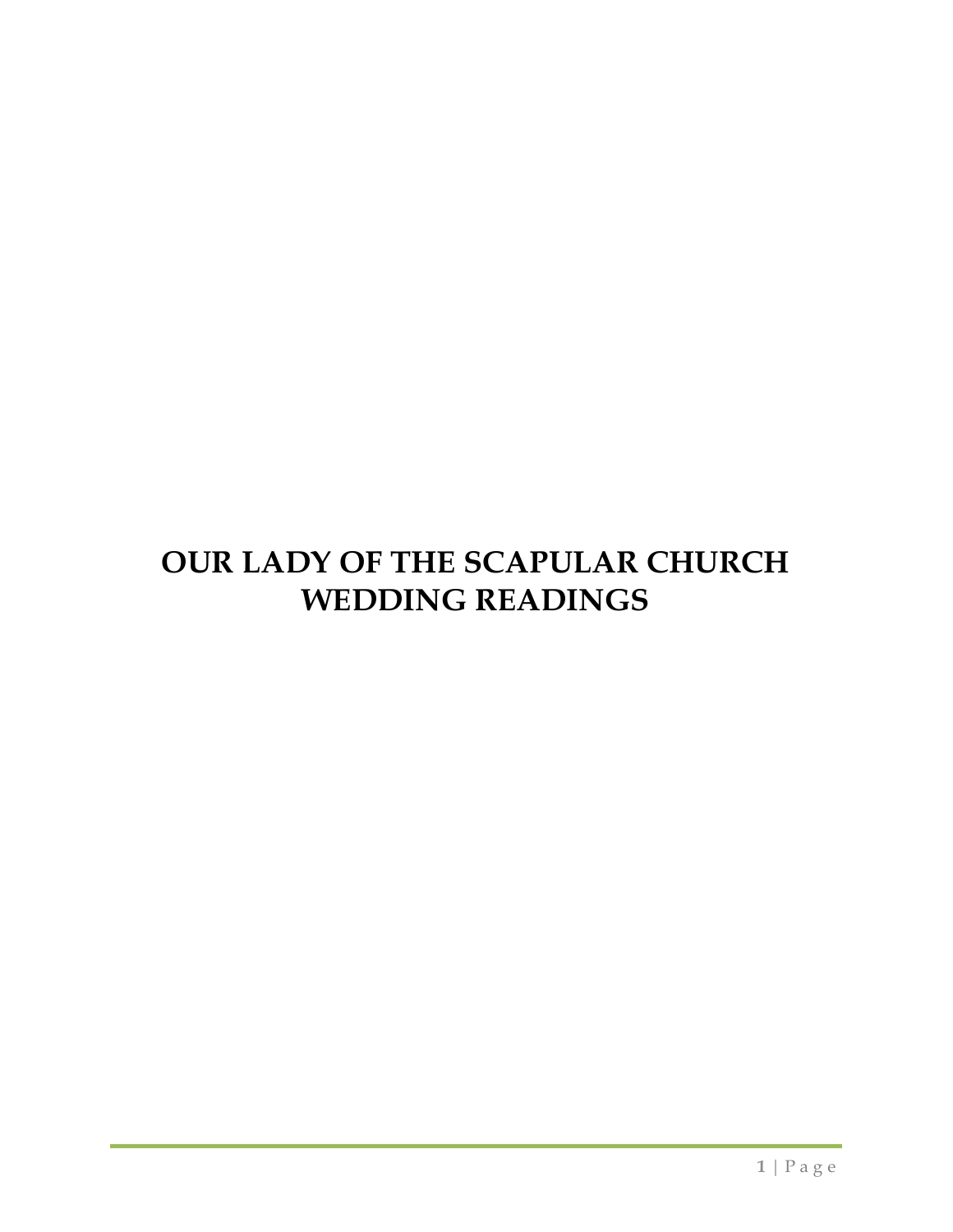## **TABLE OF CONTENTS**

## FIRST READING – OLD TESTAMENT

Pages 4-14

## SECOND READING – NEW TESTAMENT

Pages 16-30

**GOSPEL** 

Pages 32-41

INTERCESSIONS

Page 43-44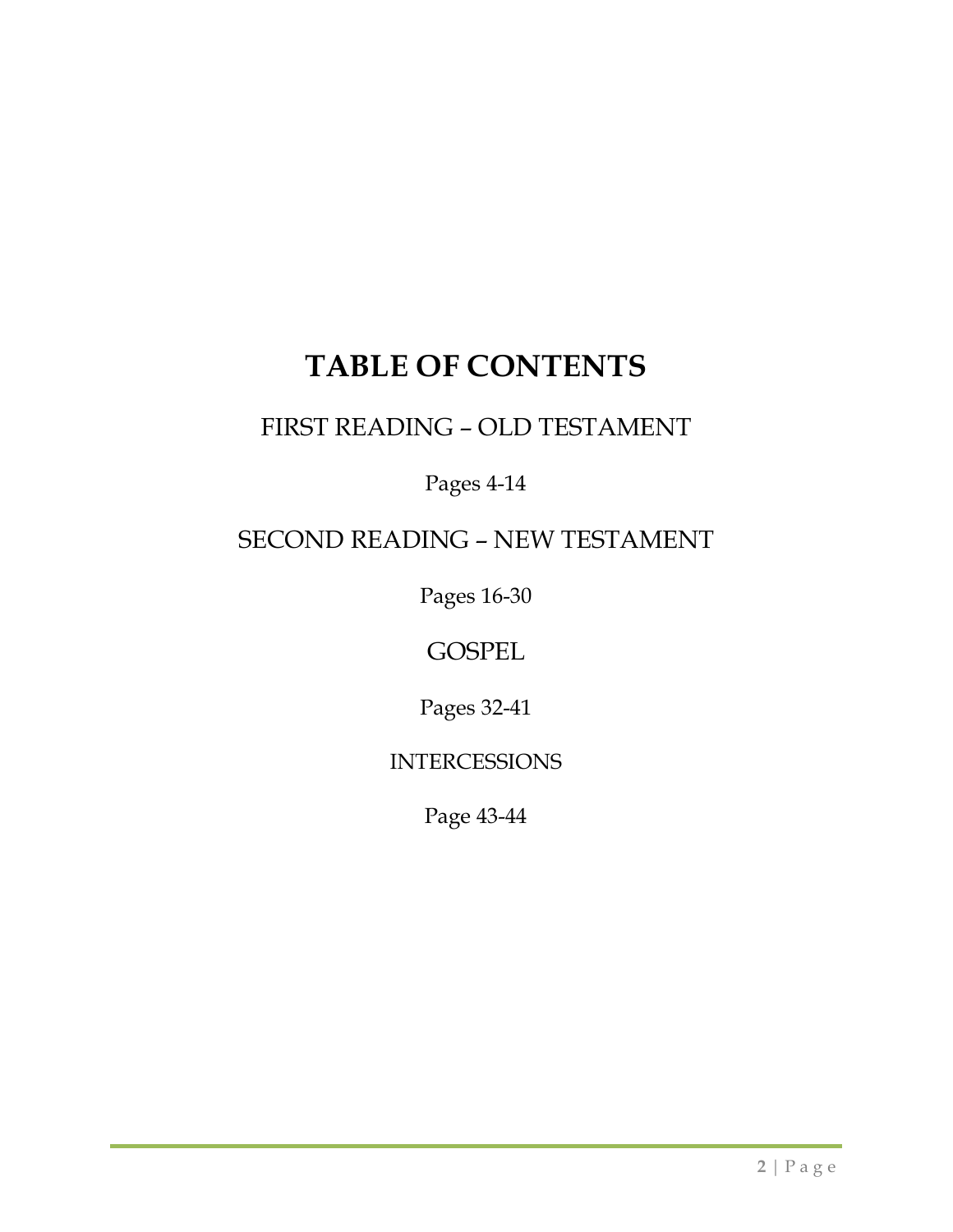## FIRST READING – OLD TESTAMENT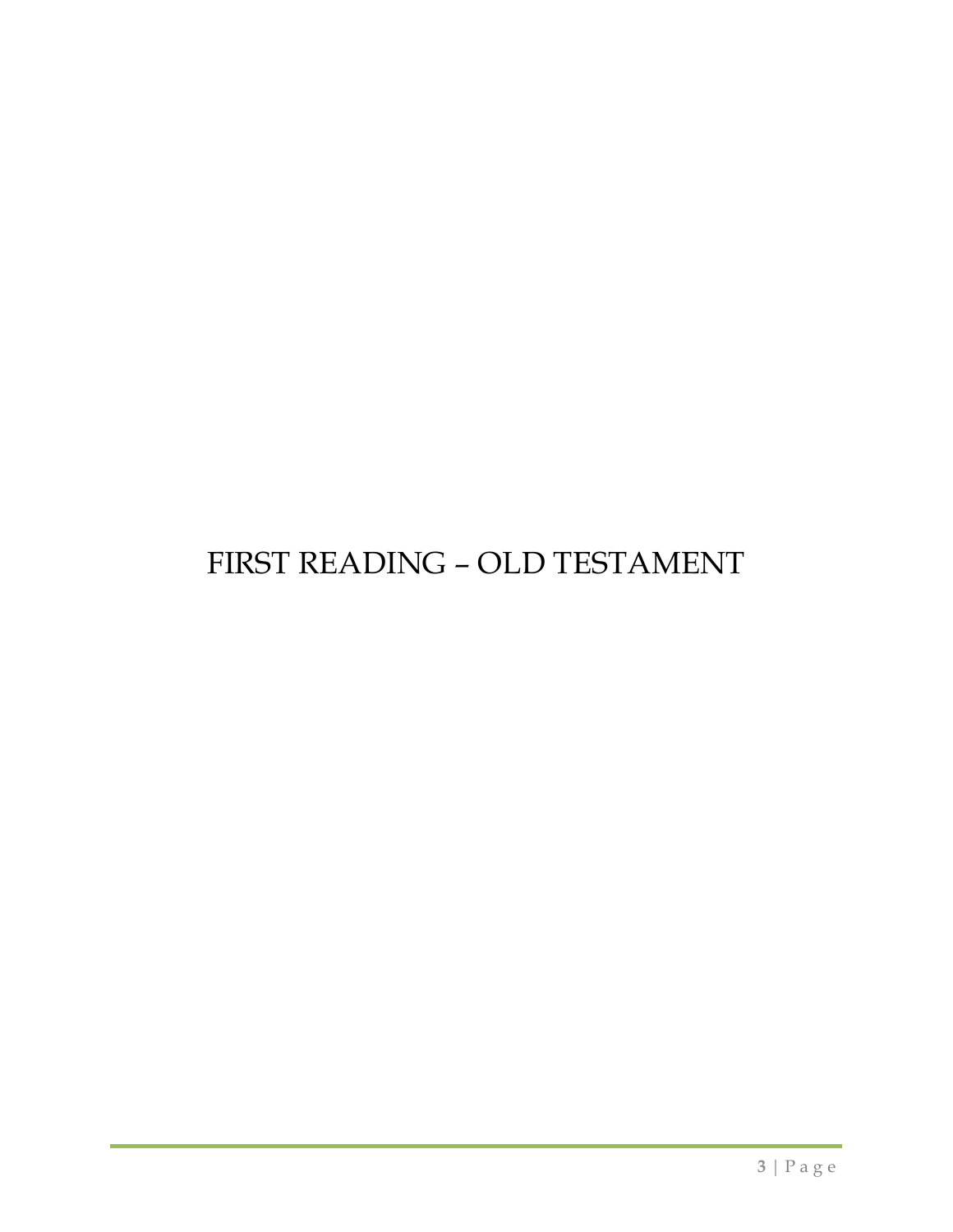801(1)

A reading from the book of Genesis.

<sup>26</sup> Then God said,

"Let us make man in our image, according to our likeness; and let them have dominion over the fish of the sea, and over the birds of the air, and over the cattle, and over all the wild animals of the earth."

- <sup>27</sup> So God created man in his image, in the image of God he created him; male and female he created them.
- <sup>28</sup> God blessed them, and God said to them, "Be fruitful and multiply, and fill the earth and subdue it; and have dominion over the fish of the sea and over the birds of the air and over every living thing that moves upon the earth."
- <sup>31</sup> God saw everything that he had made, and indeed, it was very good.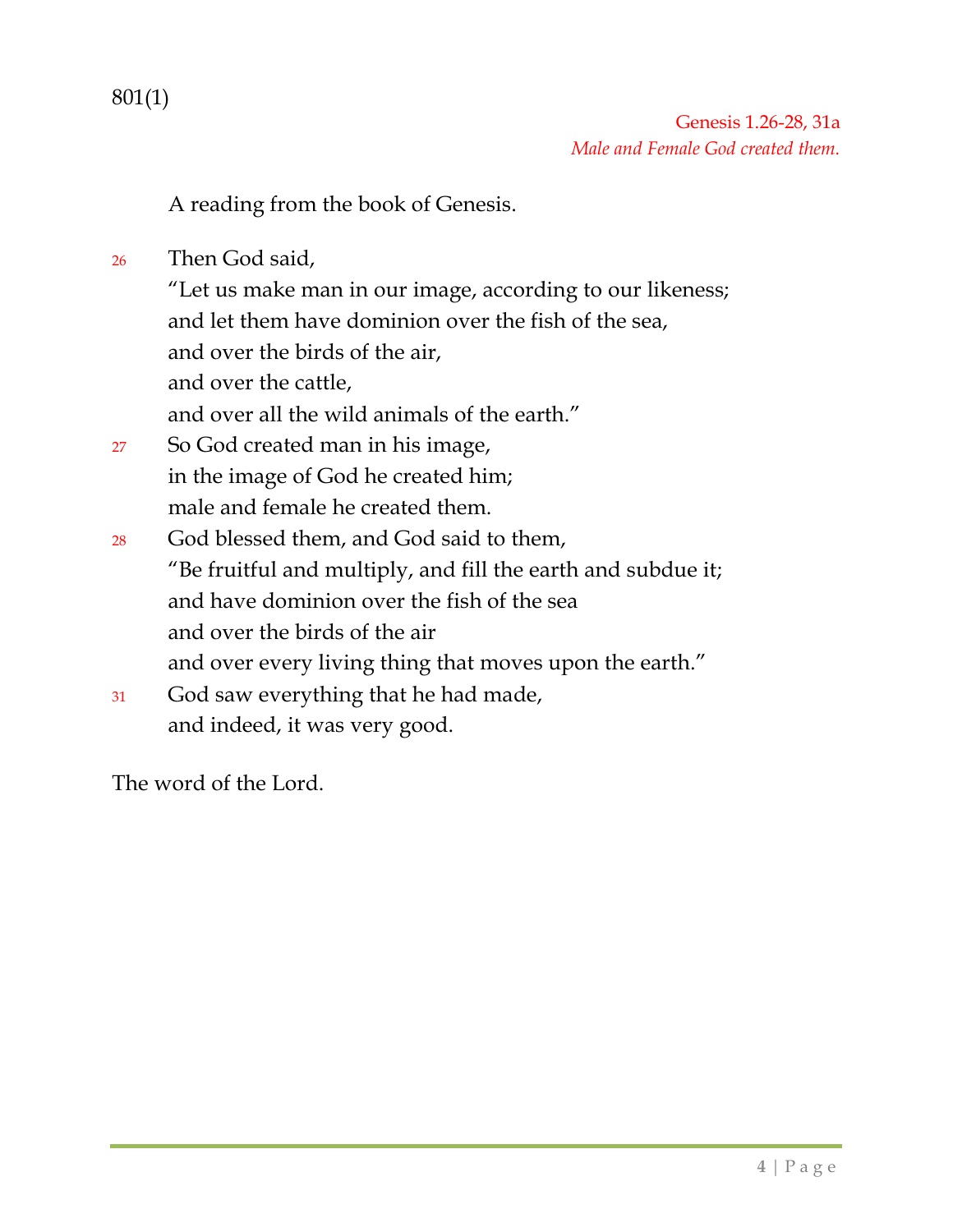801(2)

A reading from the book of Genesis.

- <sup>18</sup> Then the LORD GOD said, "It is not good that the man should be alone; I will make him a helper as his partner."
- <sup>19</sup> So out of the ground the LORD GOD formed every animal of the field and every bird of the air, and brought them to the man to see what he would call them; and whatever the man called every living creature, that was its name.
- <sup>20</sup> The man gave names to all cattle, and to the birds of the air, and to every animal of the field; but for the man there was not found a helper as his partner.
- 21 So the LORD GOD caused a deep sleep to fall upon the man, and he slept;

then he took one of his ribs and closed up its place with flesh.

- 22 And the rib that the LORD GOD had taken from the man he made into woman and brought her to the man.
- <sup>23</sup> Then the man said, "This at last is bone of my bones and flesh of my flesh; this one shall be called Woman, for out of Man this one was taken."
- 24 Therefore a man leaves his father and his mother and clings to his wife, and they become one flesh.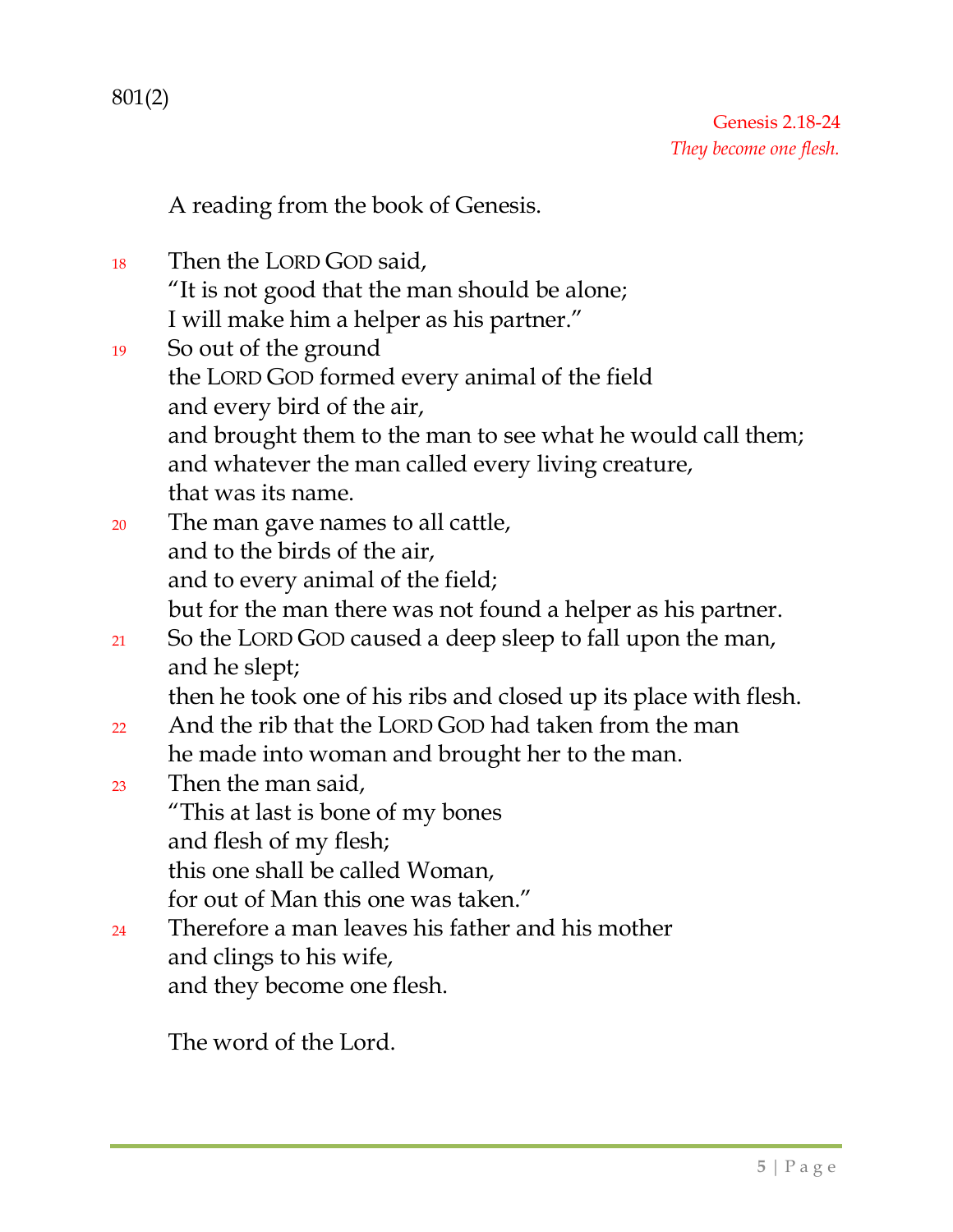801(3)

Genesis 24.48-51, 58-67 *Isaac loved Rebekah, so he was comforted after his mother's death.*

A reading from the book of Genesis.

Abraham's servant said to Laban,

<sup>48</sup> "I bowed my head and worshipped the LORD, and blessed the LORD, the God of my master Abraham, who had led me by the right way to obtain the daughter of my mater's kinsman for his son. <sup>49</sup> Now then, if you will deal loyally and truly with my master, tell me; and if not, tell me, so that I may turn either to the right hand or to the left." <sup>50</sup> Then Laban and Bethuel answered, "The thing comes from the LORD; we cannot speak to you anything bad or good. <sup>51</sup> Look, Rebekah is before you, take her and go, and let her be the wide of your master's son, as the LORD has spoken." <sup>58</sup> Rebekah's mother and brother called her, and asked her, "Will you go with this man?" She said, "I will." <sup>59</sup> So they sent away their sister Rebekah and her nurse along with Abraham's servant and his men. <sup>60</sup> And they blessed Rebekah and said to her, "May you, our sister, become thousands of myriads; may your offspring gain possession of the gates of their foes." <sup>61</sup> Then Rebekah and her maids rose up, mounted the camels, and followed the man; thus the servant took Rebekah, and went his way. <sup>62</sup> Now Isaac had come from Beer-lahai-roi, and was settled in the Negev.

- $63$  Isaac went out in the evening to walk in the field; and looking up, he saw camels coming.
- <sup>64</sup> And Rebekah looked up, and when she saw Isaac, she slipped quickly from the camel,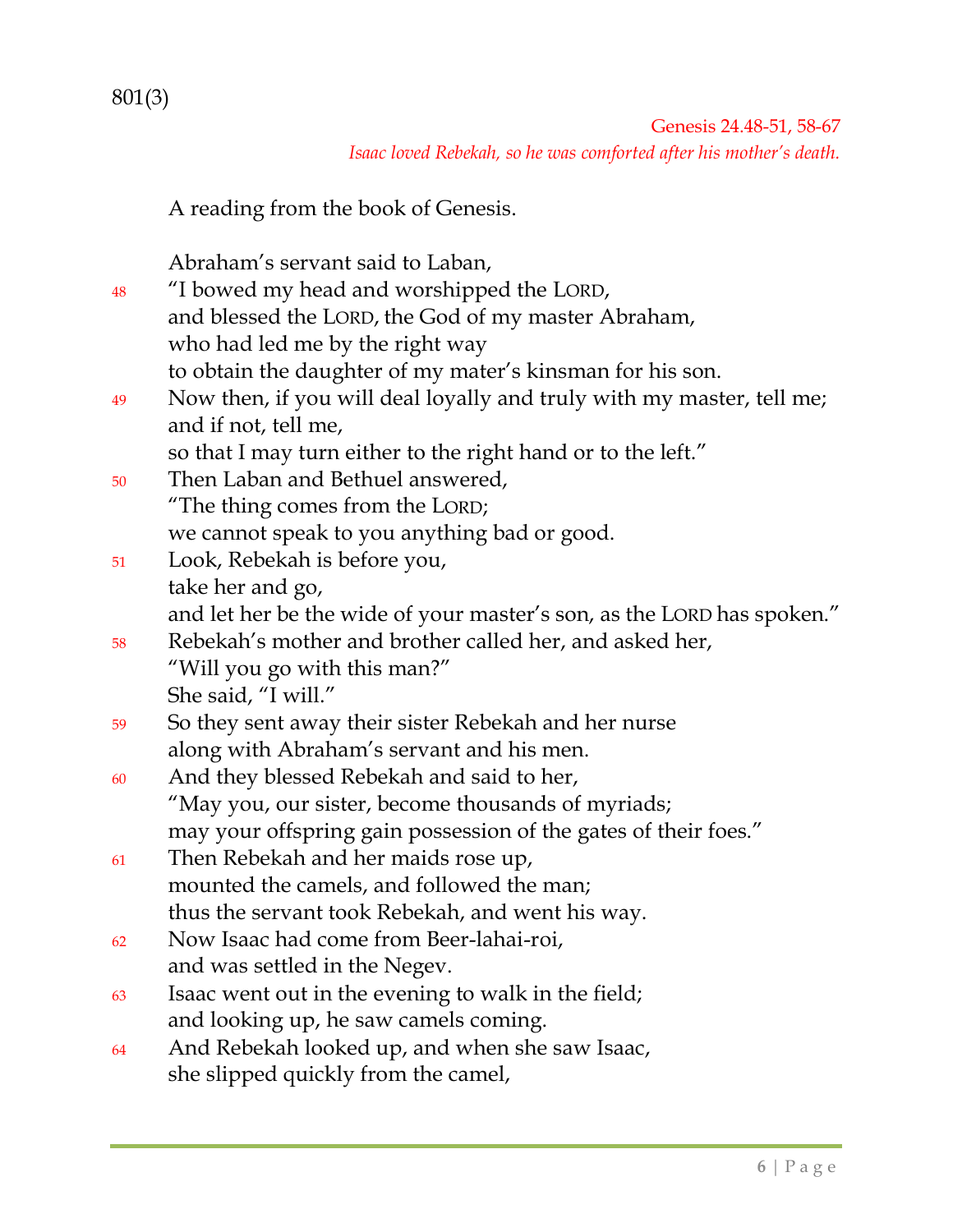- <sup>65</sup> and said to the servant, "Who is the man over there, walking in the field to meet us?" The servant said, "It is my master." So Rebekah took her veil and covered herself.
- <sup>66</sup> And the servant told Isaac all the things that he had done.
- <sup>67</sup> Then Isaac brought her into his mother Sarah's tent. He took Rebekah, and she became his wife; and he loved her.

So Isaac was comforted after his mother's death.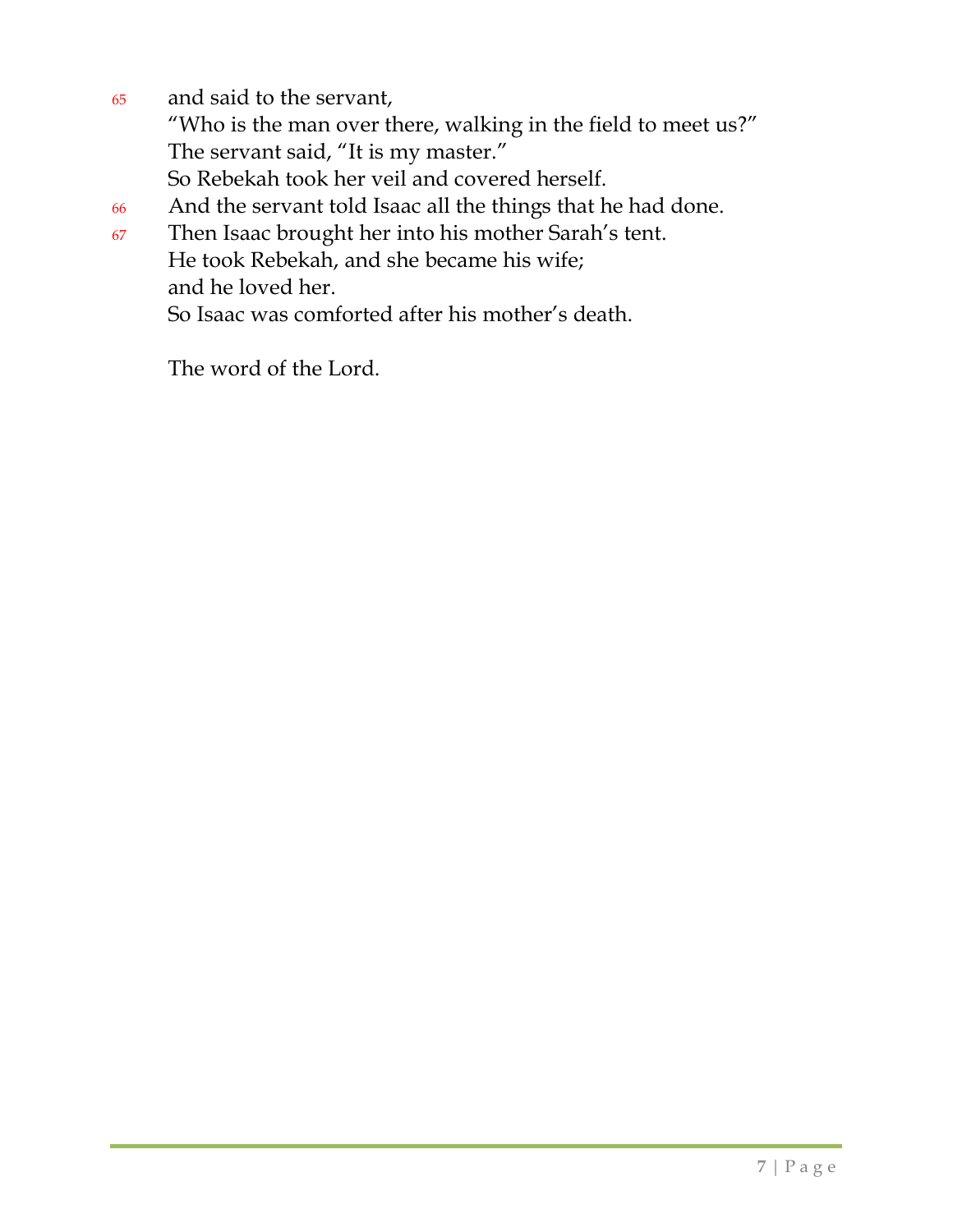801(4)

Tobit 7.6-14 *May the LORD of heaven guide and prosper you both this night and grant you mercy and peace.*

A reading from the book of Tobit.

- <sup>6</sup> Raguel jumped up and kissed Tobias and wept.
- <sup>7</sup> He also spoke to him as follows, "Blessings on you, my child, son of a good and noble father! O most miserable of calamities that such an upright and beneficent man has become blind!" He then embrace his kinsman Tobias and wept. <sup>8</sup> His wife Edna also wept for him, and their daughter Sarah likewise wept. <sup>9</sup> Then Raguel slaughtered a ram from the flock and received them very warmly. When they had bathed and washed themselves and had reclined to dine, Tobias said to Raphael, "Brother Azariah, ask Raguel to give me my kinswoman Sarah." <sup>10</sup> But Raguel overheard it and said to the lad, "Eat and drink, and be merry tonight. For no one except you, brother, has the right to marry my daughter Sarah. Likewise I am not at liberty to give her to any other man than yourself because you are my nearest relative. But let me explain to you the true situation more fully, my child. <sup>11</sup> I have given her seven men of our kinsmen, and all died on the night when they went in to her. But now, my child, eat and drink, and the LORD will act on behalf of you both."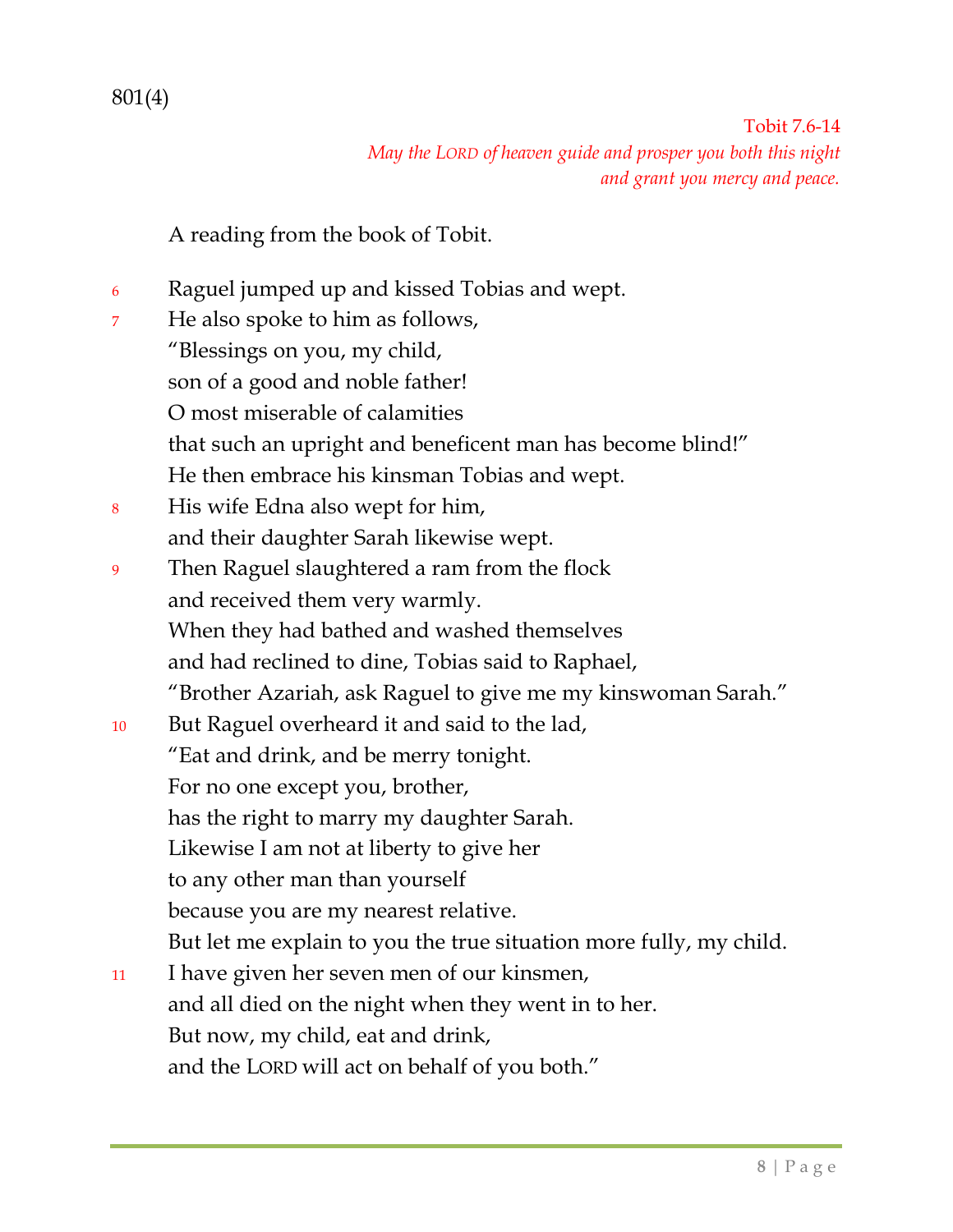But Tobias said, "I will neither eat nor drink anything until you settle the things that pertain to me." So Raguel said, "I will do so. She is given to you in accordance with the decree in the book of Moses, and it has been decreed from heaven that she be given to you. Take your kinswoman; from now on you are her brother and she is your sister. She is given to you from today and forever. May the LORD of heaven, my child, guide and prosper you both this night and grant you mercy and peace." <sup>12</sup> Then Raguel summoned his daughter Sarah. When she came to him he took her by the hand and gave her to Tobias, saying, "Take her to be your wife in accordance with the law and decree written in the book of Moses. Take her and bring her safely to your father. And may the God of heaven prosper your journey with his peace." <sup>13</sup> Then Raguel called her mother and told her to bring writing material; and he wrote out a copy of a marriage contract, to the effect that he gave Sarah to Tobias as wife according to the decree of the law of Moses.

<sup>14</sup> Then they began to eat and drink.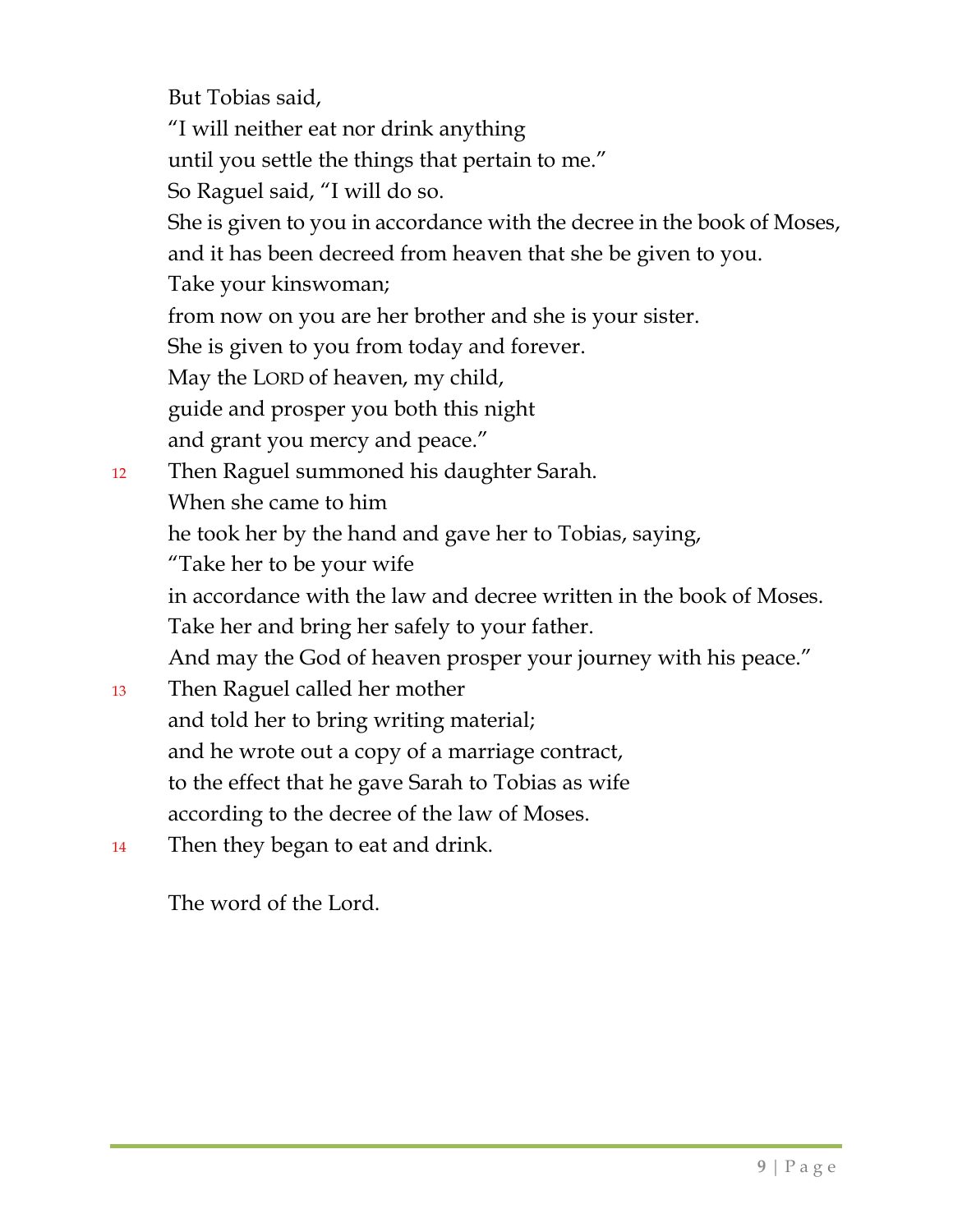801(5)

A reading from the book of Tobit.

- <sup>4</sup> On their wedding night, Tobias got out of bed and said to Sarah, "Sister, get up, and let us pray and implore our LORD that he may grant us mercy and safety." <sup>5</sup> So she got up, and they began to implore that they might be kept safe. Tobias began by saying, "Blessed are you, O God of our fathers, and blessed is your name in all generations forever. Let the heavens and the whole creation bless you forever. <sup>6</sup> You made Adam, and for him your made his wife Eve as a helper and support. From the two of them the human race has sprung. You said, 'It is not good that the man should be alone; let us make a helper for him like himself.' <sup>7</sup> I now am taking this kinswoman of mine, not because of lust, but with sincerity. Grant that she and I may find mercy and that we may grow old together."
- <sup>8</sup> And they both said, "Amen, Amen."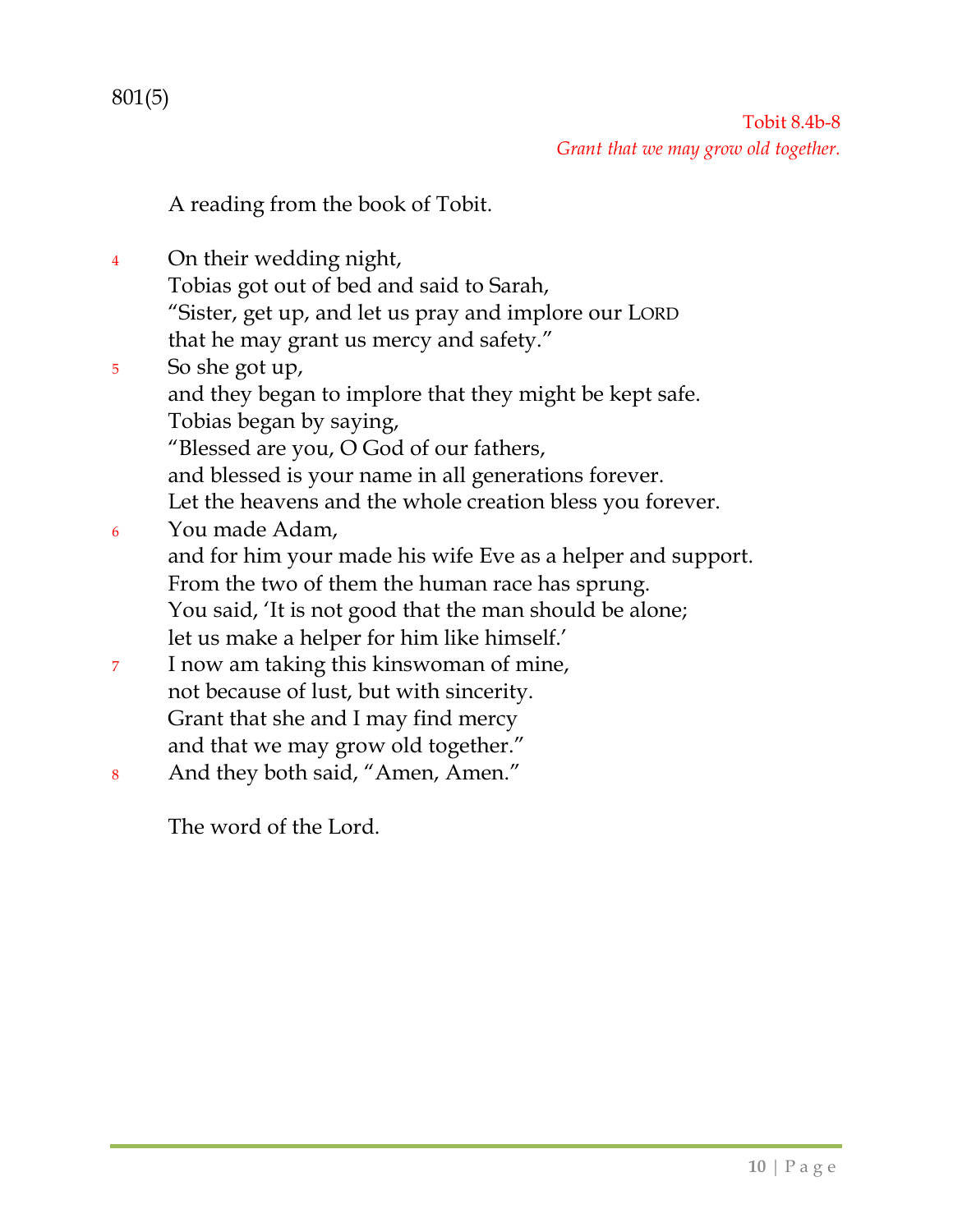**11** | Page

### 801(5A)

Proverbs 31.10-13, 19-20, 30-3 *A women who fears the LORD is to be praised.*

A reading from the book of Proverbs.

- <sup>10</sup> A capable wife, who can find her? She is far more precious than jewels.
- <sup>11</sup> The heart of her husband trusts in her, and he will have no lack of gain.
- <sup>12</sup> She does him good, and not harm, all the days of her life.
- <sup>13</sup> She seeks wool and flax, and works with willing hands.
- <sup>19</sup> She puts her hands to the distaff, and her hands hold the spindle.
- <sup>20</sup> She opens her hand to the poor, and reaches out her hand to the needy.
- <sup>30</sup> Charm is deceitful, and beauty is vain, but a woman who fears the Lord is to be praised.
- <sup>31</sup> Give her a share in the fruit of her hands, and let her works praise her in the city gates.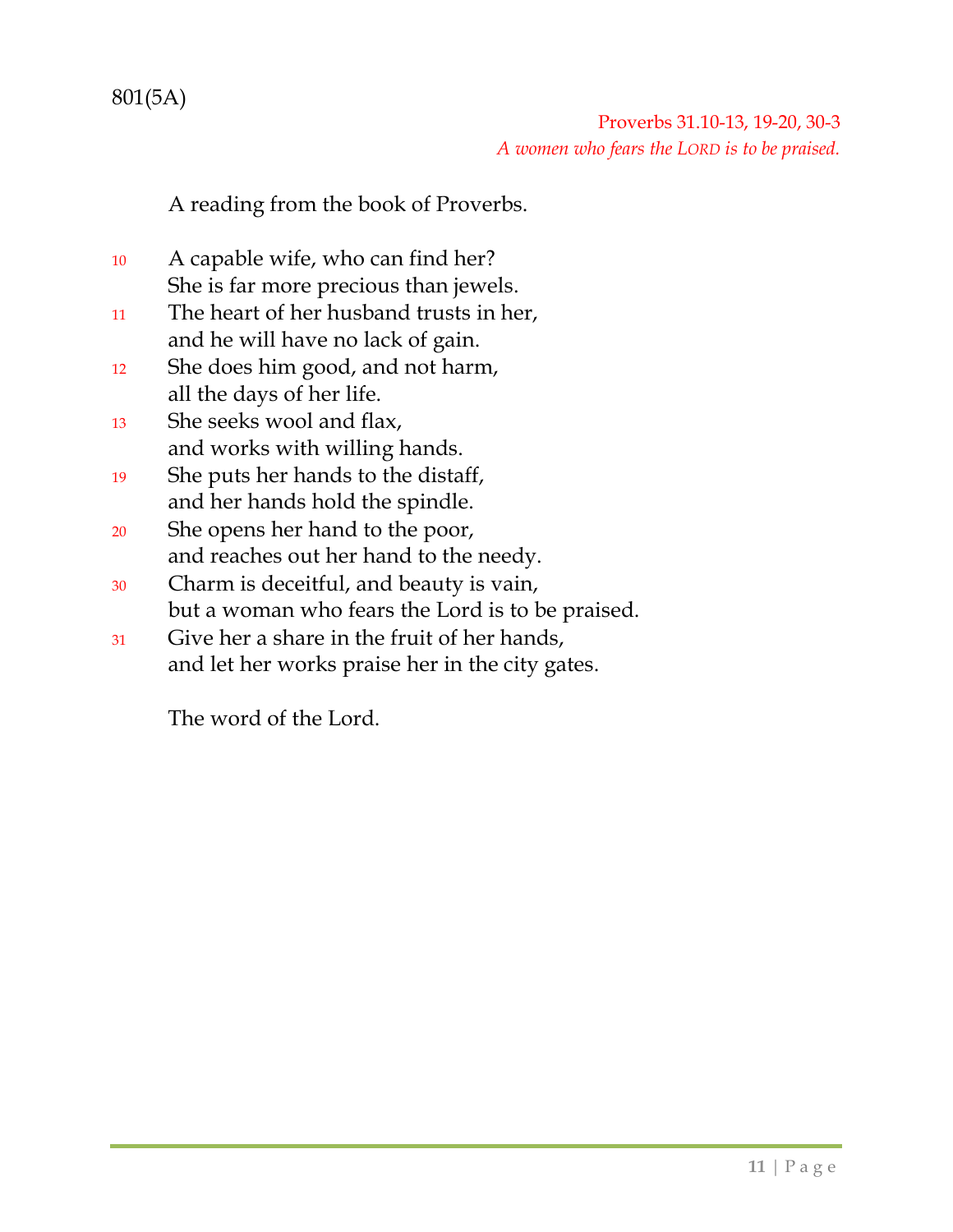801(6)

Song of Songs 2.8-10, 14, 16a; 8.6-7a *For love is strong as death.*

A reading from the Song of Songs.

- <sup>8</sup> The voice of my beloved! Look, he comes, leaping upon the mountains, bounding over the hills.
- <sup>9</sup> My beloved is like a gazelle or a young stag. Look, there he stands behind our wall, gazing in at the windows, looking through the lattice.
- <sup>10</sup> My beloved speaks and says to me: "Arise, my love, my fair one, and come away;
- <sup>14</sup> O my dove, in the clefts of the rock, in the covert of the cliff, let me see your face, let me hear your voice; for your voice is sweet, and your face is lovely."
- <sup>16</sup> My beloved is mine and I am his.
- <sup>6</sup> "Set me as a seal upon your heart, as a seal upon your arm; for love is strong as death, passion fierce as the grave. Love's flashes are flashes of fire, a raging flame.
- <sup>7</sup> Many waters cannot quench love,
	- neither can floods drown it."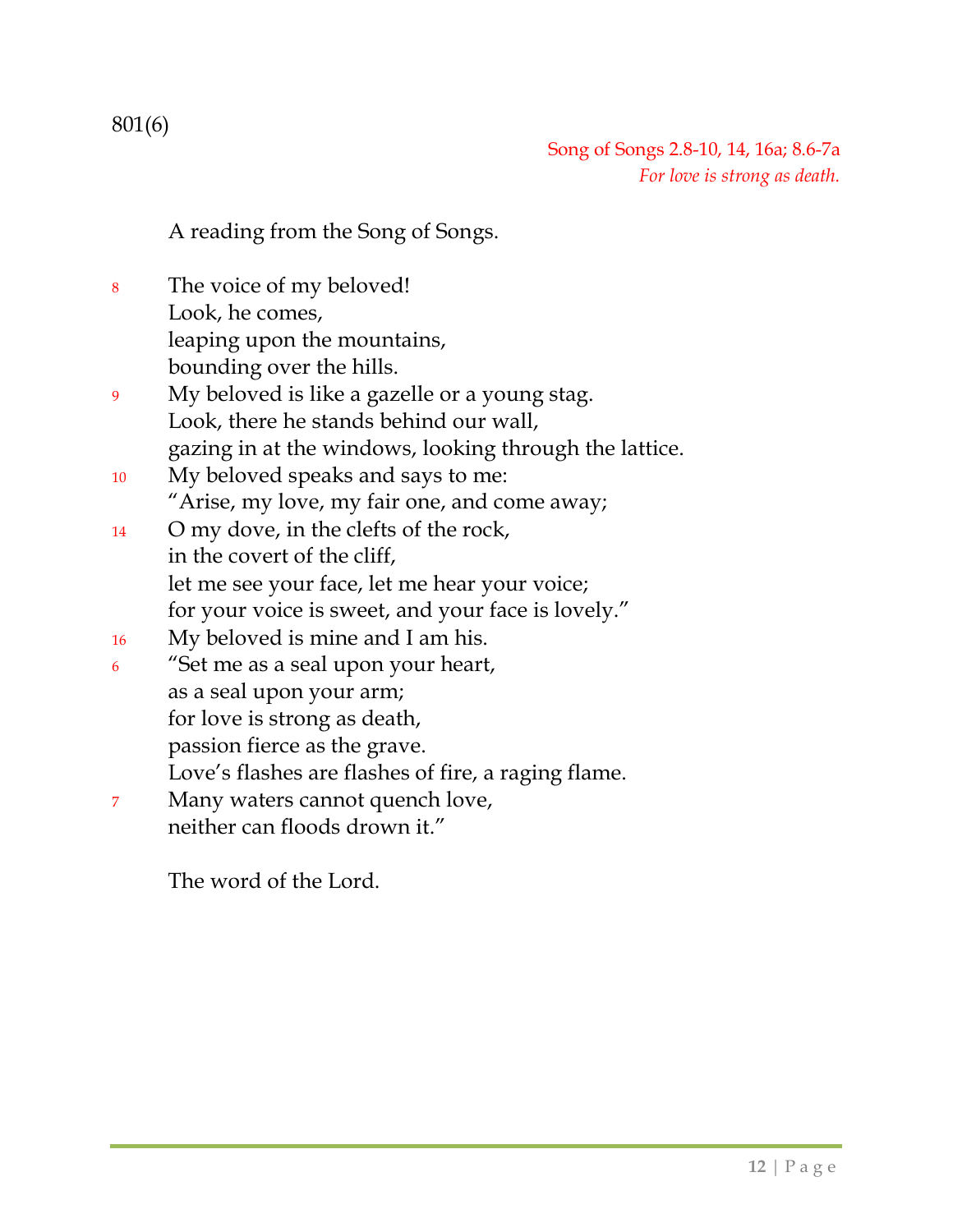### 801(7)

Sirach 26.1-4, 13-16 *Like the sun rising, so the beauty of a good wife in her well-ordered home.*

A reading from the book of Sirach.

- <sup>1</sup> Blessed is the husband of a good wife; the number of his days will be doubled.
- <sup>2</sup> A loyal wife brings joy to her husband, and he will complete his years in peace.
- <sup>3</sup> A good wife is a great blessing; she will be granted among the blessings of the man who fears the LORD.
- <sup>4</sup> Whether rich or poor, his heart is content, and at all times his face is cheerful.
- <sup>13</sup> A wife's charm delights her husband, and her skill puts flesh on his bones.
- <sup>14</sup> A silent wife is a gift from the LORD, and nothing is so precious as her self-discipline.
- <sup>15</sup> A modest wife adds charm, and no scales can weigh the value of her chastity.
- <sup>16</sup> Like the sun rising in the heights of the LORD, so is the beauty of a good wife in her well-ordered home.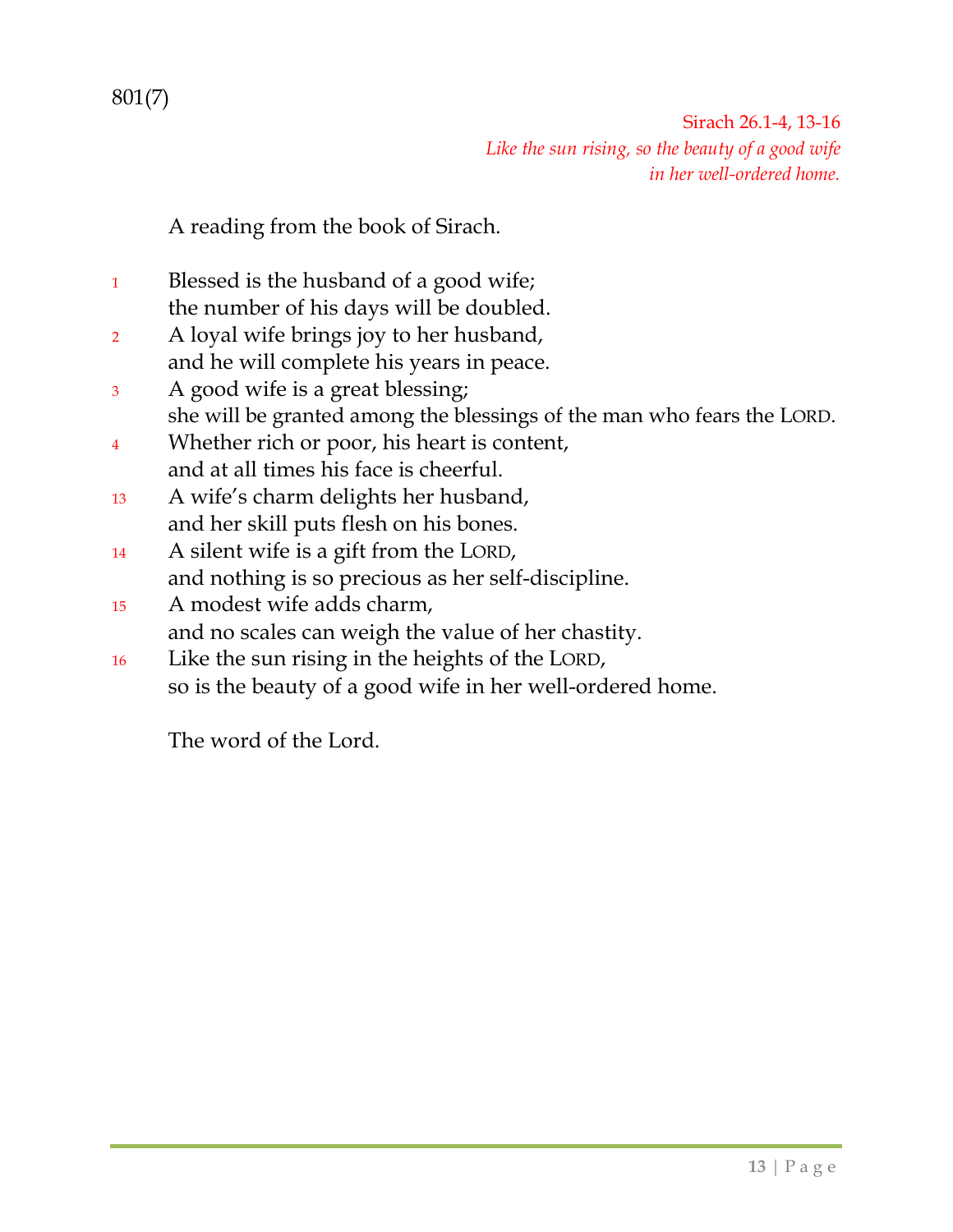Jeremiah 31.31-32a, 33-34a *I will make a new covenant with the house of Israel and the house of Judah.*

A reading from the book of the Prophet Jeremiah.

<sup>31</sup> The days are surely coming, says the LORD, when I will make a new covenant with the house of Israel and the house of Judah. <sup>32</sup> It will not be like the covenant that I made with their fathers when I took them by the hand to bring them out of the land of Egypt. <sup>33</sup> But this is the covenant that I will make with the house of Israel after those days, says the LORD: I will put my law within them, and I will write it on their hearts; and I will be their God, and they shall be my people. <sup>34</sup> No longer shall they teach one another, or say to each other, "Know the LORD," for they shall all know me, from the least of them to the greatest, says the LORD.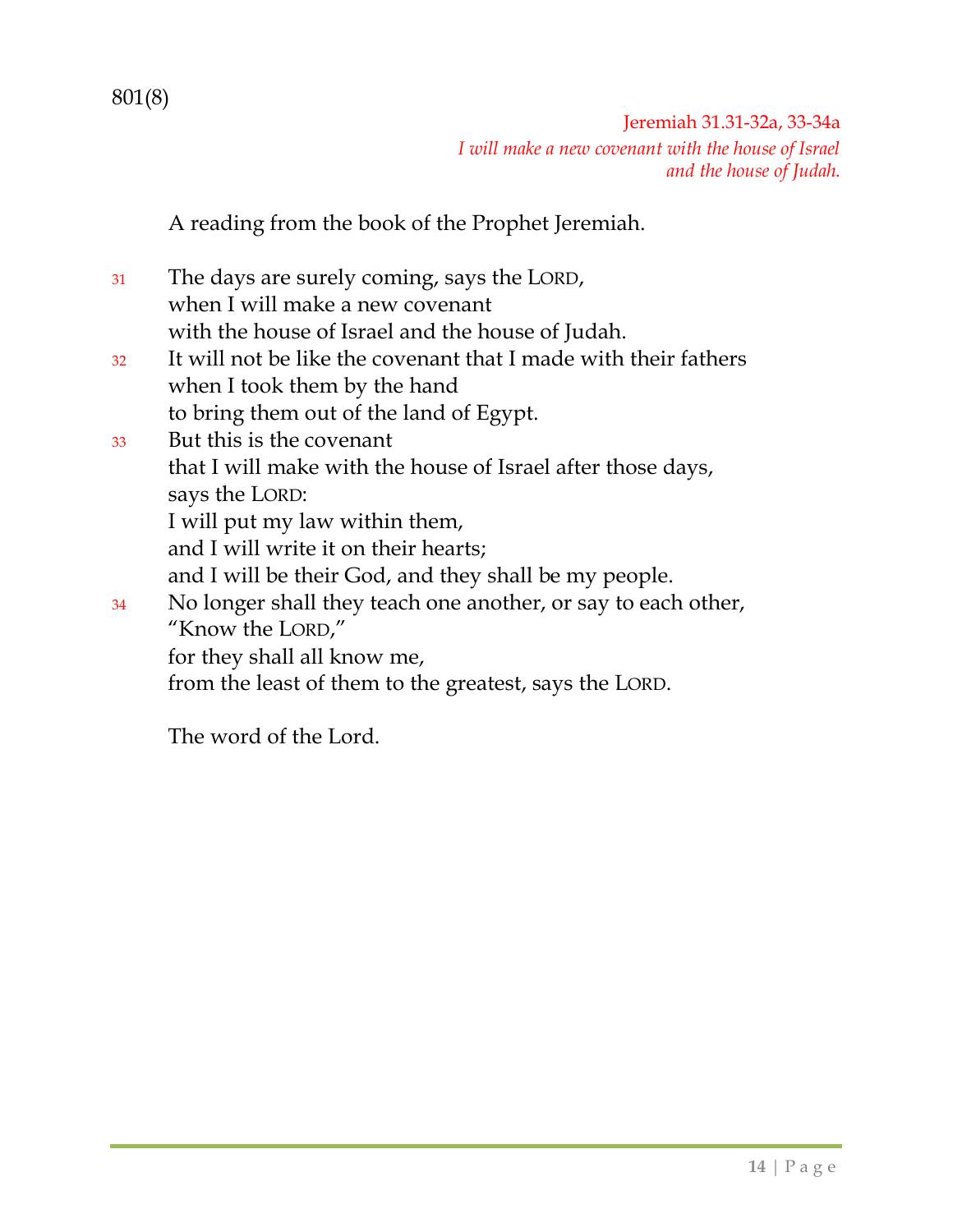# SECOND READING – NEW TESTAMENT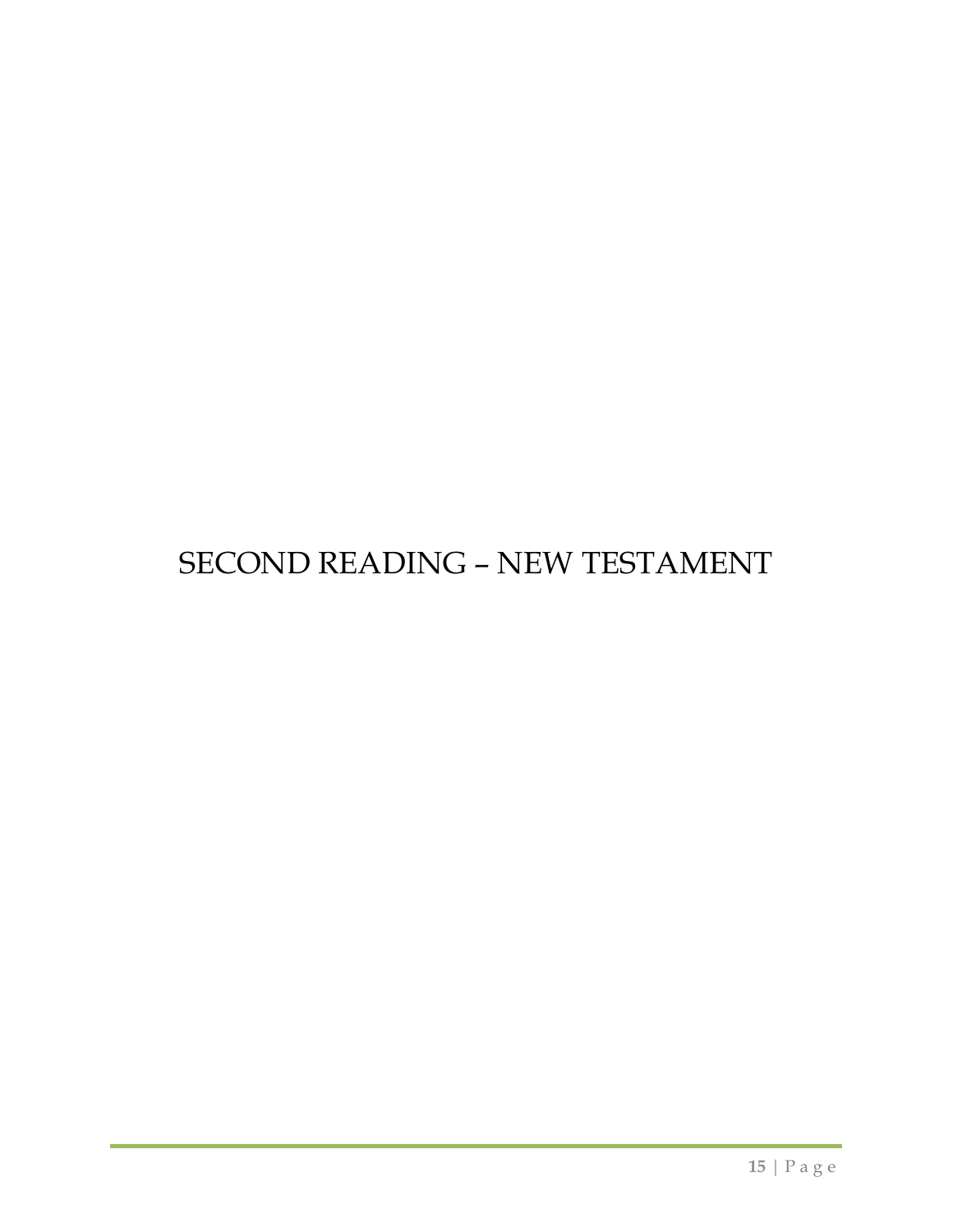802(1)

 Romans 8.31b-35, 37 *Who will separate us from the love of Christ?*

A reading from the Letter of Saint Paul to the Romans.

Brothers and sisters:

- <sup>31</sup> If God is for us, who is against us?
- <sup>32</sup> He who did not withhold his own Son, but gave him up for all of us, will he not with him also give us everything else?
- <sup>33</sup> Who will bring any charge against God's elect?
- It is God who justifies.
- <sup>34</sup> Who is to condemn? It is Jesus, who died, yes, who was raised, who is at the right hand of God, who indeed intercedes for us.
- <sup>35</sup> Who will separate us from the love of Christ? Will hardship, or distress, or persecution, or famine, or nakedness, or peril, or sword?
- <sup>37</sup> No, in all these things we are more than conquerors through him who loved us.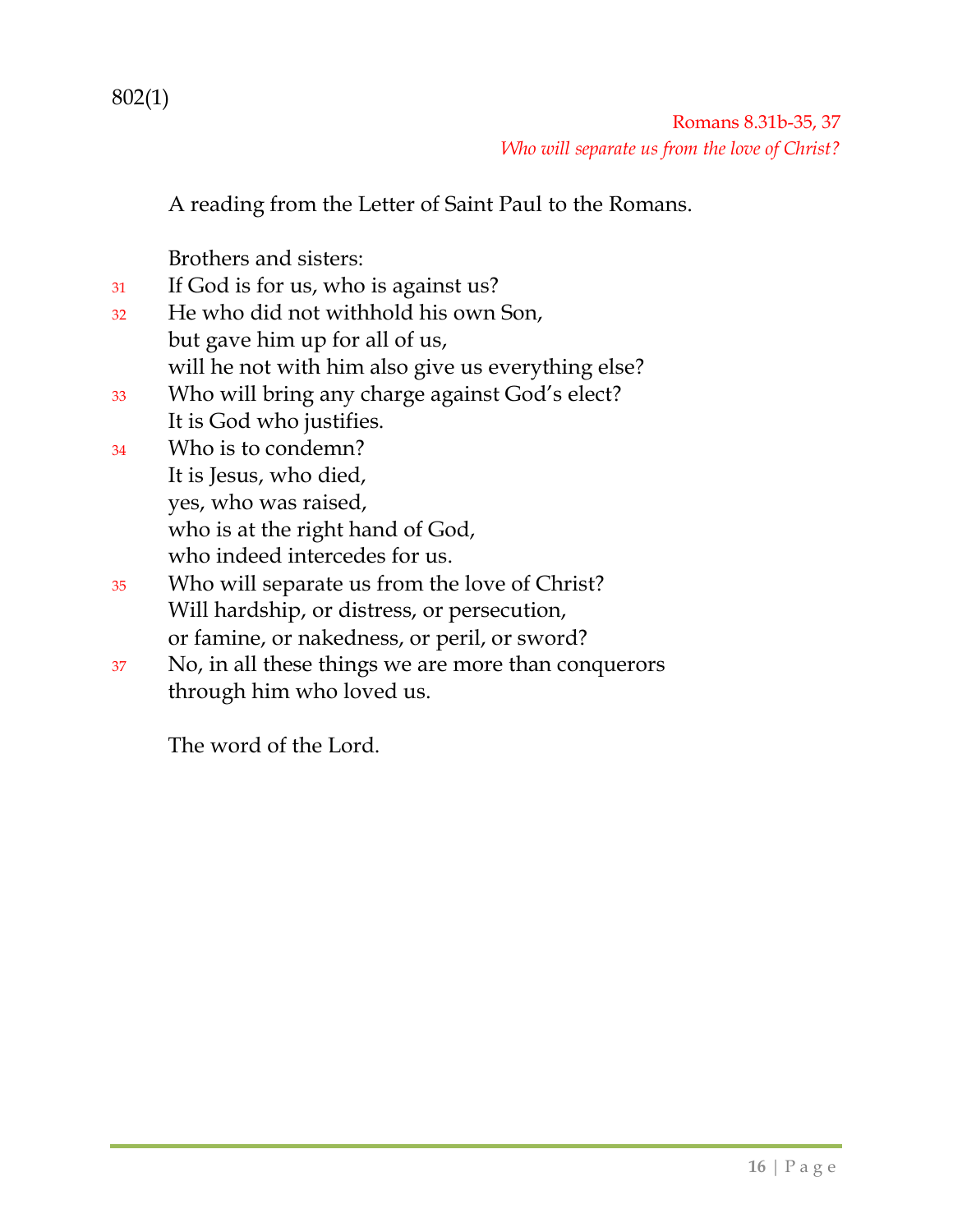802(2)

 Romans 12.1-2, 9-18 *Present your bodies as a living sacrifice, holy and acceptable to God.*

A Shorter version (1-2, 9-13) concludes at the asterisk.

A reading from the Letter of Saint Paul to the Romans.

- <sup>1</sup> I appeal to you, brothers and sisters, by the mercies of God, to present your bodies as a living sacrifice, holy and acceptable to God, which is your spiritual worship.
- <sup>2</sup> Do not be conformed to this world, but be transformed by the renewing of your minds, so that you may discern what is the will of God – what is good and acceptable and perfect.
- <sup>9</sup> Let love be genuine; hate what is evil, hold fast to what is good;
- <sup>10</sup> love one another with mutual affection; outdo one another in showing honour.
- <sup>11</sup> Do not lag in zeal, be ardent in spirit, serve the Lord.
- <sup>12</sup> Rejoice in hope, be patient in suffering, persevere in prayer.
- <sup>13</sup> Contribute to the needs of the saints; extend hospitality to strangers. **\***
- <sup>14</sup> Bless those who persecute you; bless and do not curse them.
- <sup>15</sup> Rejoice with those who rejoice, weep with those who weep.
- <sup>16</sup> Live in harmony with one another; do not be haughty, but associate with the lowly; do not claim to be wiser than you are.
- <sup>17</sup> Do not repay anyone evil for evil, but take thought for what is noble in the sight of all.
- <sup>18</sup> If it is possible, so far as it depends on you, live peaceably with all.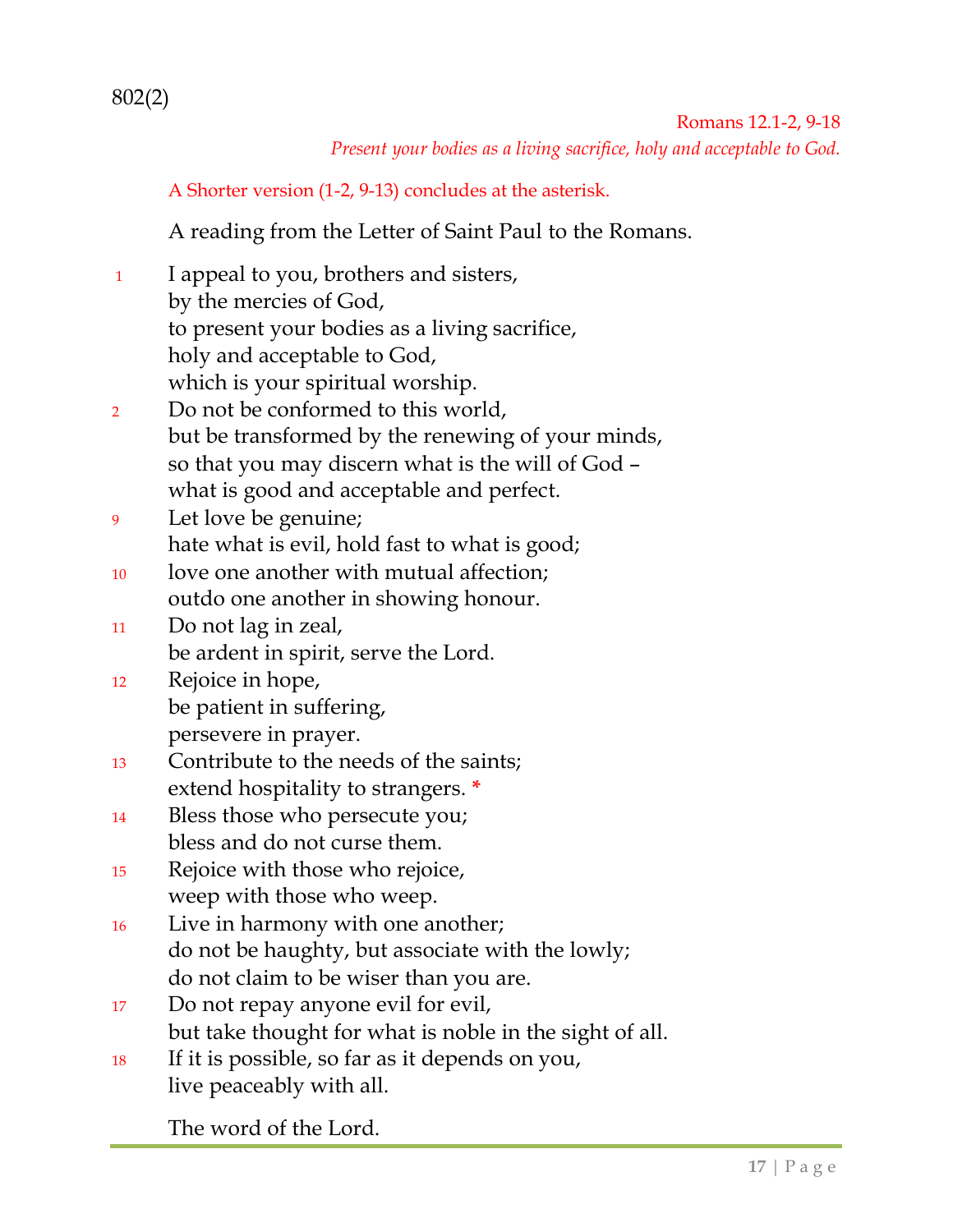802(2A)

 Romans 15.1b-3a, 5-7, 13 *Welcome one another just as Christ has welcomed you.*

A reading from the Letter of Saint Paul to the Romans.

Brothers and sisters:

- <sup>1</sup> We ought not to please ourselves.
- <sup>2</sup> Each of us must please our neighbour for the good purpose of building up the neighbour.
- <sup>3</sup> For Christ did not please himself.
- <sup>5</sup> May the God of steadfastness and encouragement grant you to live in harmony with one another, in accordance with Christ Jesus,
- <sup>6</sup> so that together you may with one voice glorify the God and Father of our Lord Jesus Christ.
- <sup>7</sup> Welcome one another, therefore, just as Christ has welcomed you, for the glory of God.
- <sup>13</sup> May the God of hope fill you with all joy and peace in believing, so that you may abound in hope by the power of the Holy Spirit.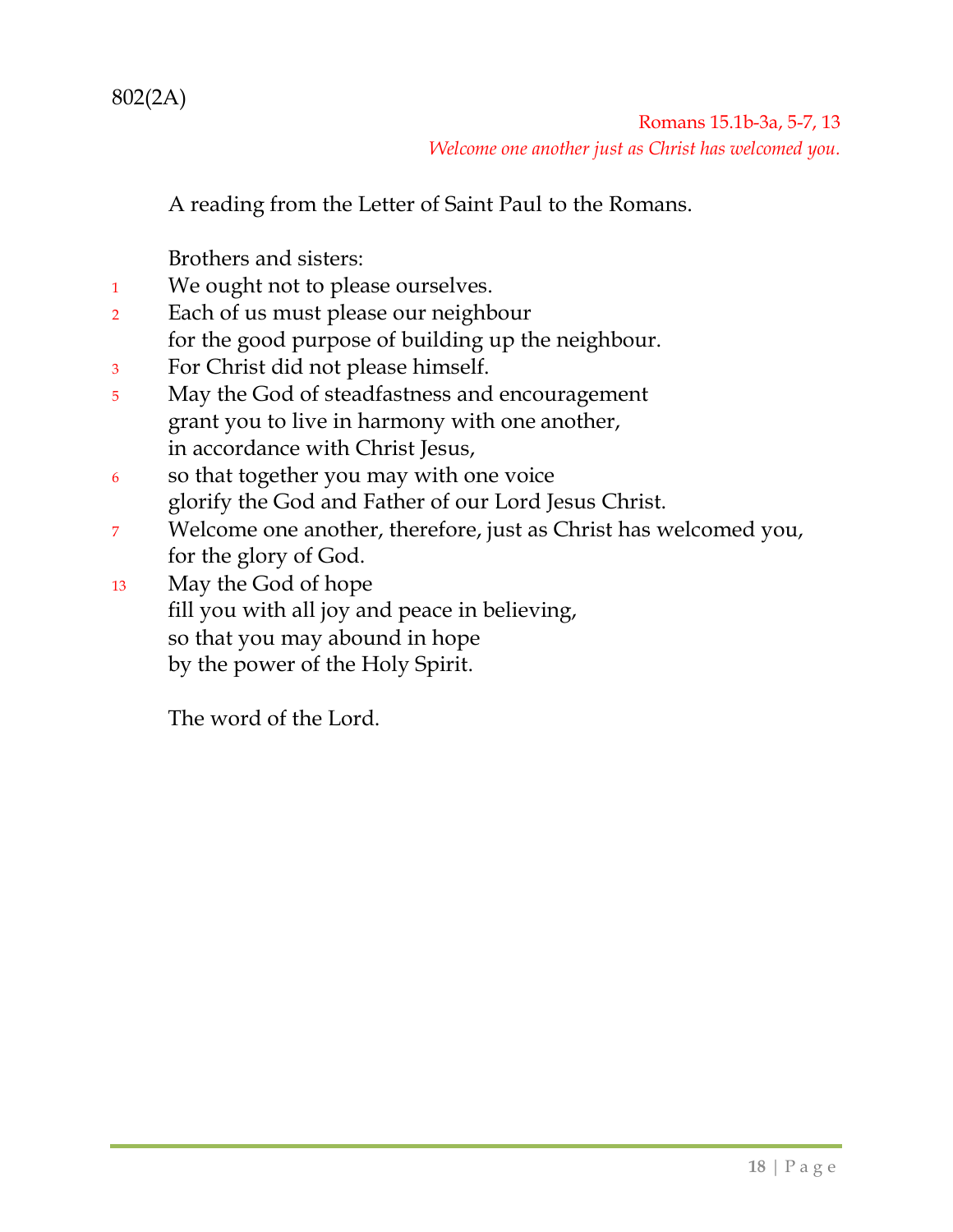802(3)

A reading from the first Letter of Saint Paul to the Corinthians.

Brothers and sisters:

- <sup>13</sup> The body is meant not for fornication but for the Lord, and the Lord for the body.
- <sup>14</sup> And God raised the Lord and will also raise us by his power.
- <sup>15</sup> Do you know that your bodies are members of Christ?
- 17 But anyone united to the Lord becomes one spirit with him.
- <sup>18</sup> Shun fornication! Every sin that a person commits is outside the body; but the fornicator sins against the body itself.
- <sup>19</sup> Or do you not know that your body is a temple of the Holy Spirit within you, which you have from God, and that you are not your own?
- <sup>20</sup> For you were bought with a price; therefore glorify God in your body.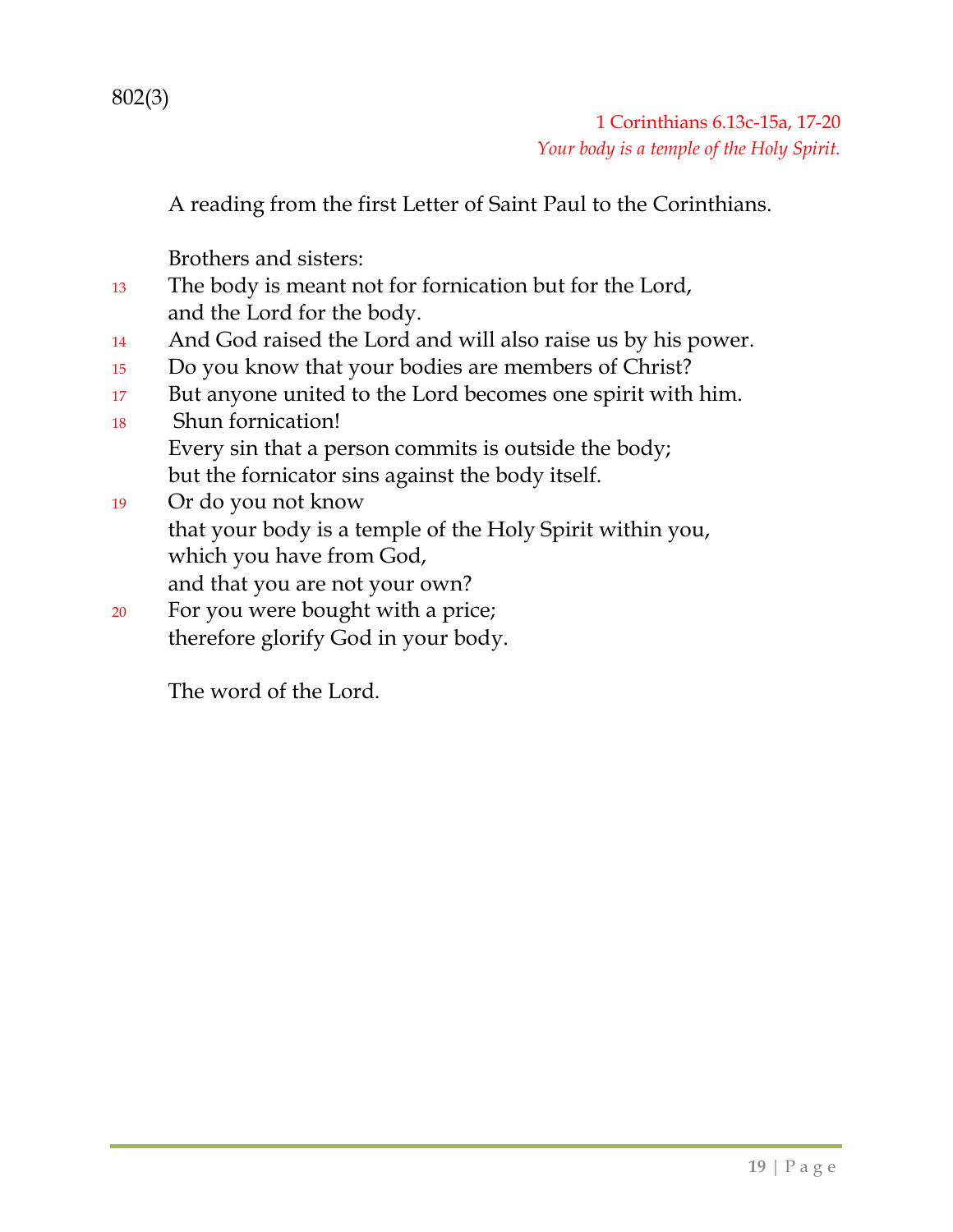802(4)

 1 Corinthians 12.31 – 13.8a *Faith, hope and love abide; the greatest of these is love.*

A reading from the first Letter of Saint Paul to the Corinthians.

Brothers and sisters,

- <sup>31</sup> strive for the greater gifts. And I will show you a still more excellent way. <sup>1</sup> If I speak in the tongues of human beings and of Angels, but do not have love, I am a noisy gong or a clanging cymbal. <sup>2</sup> If I have prophetic powers, and understand all mysteries and all knowledge,
	- and if I have all faith, so as to remove mountains, but do not have love, I am nothing.
- <sup>3</sup> If I give away all my possessions, and if I hand over my body so that I may boast, but do not have love, I gain nothing.
- <sup>4</sup> Love is patient; love is kind; love is not envious or boastful or arrogant or rude.
- <sup>5</sup> It does not insist on its own way; it is not irritable or resentful;
- <sup>6</sup> it does not rejoice in wrongdoing, but rejoices in the truth.
- <sup>7</sup> It bears all things, believes all things, hope all things, endures all things.
- <sup>8</sup> Love never ends.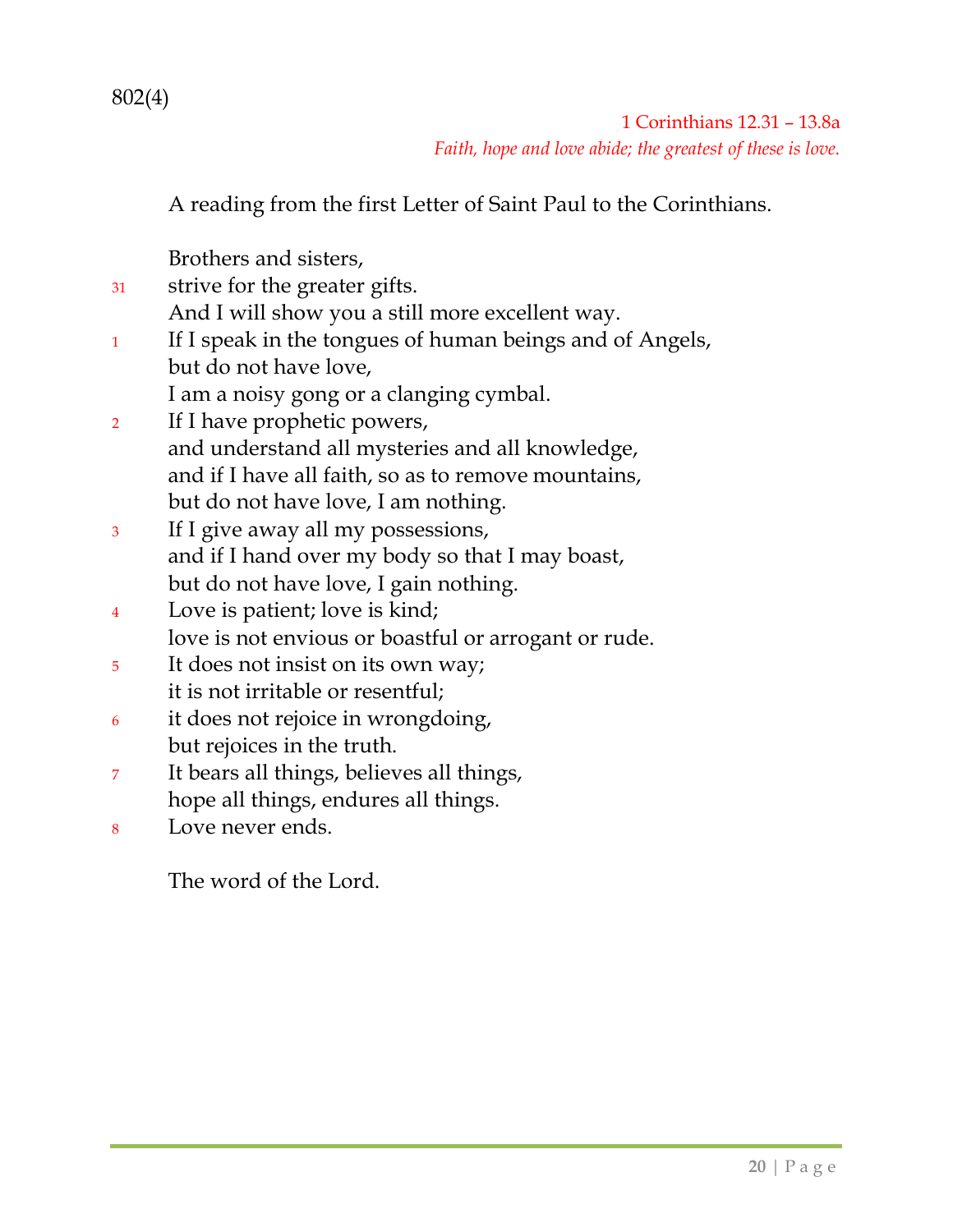802(4A)

A reading from the Letter of Saint Paul to the Ephesians.

Brothers and sisters:

- <sup>1</sup> I, the prisoner in the Lord, beg you to lead a life worthy of the calling to which you have been called,
- <sup>2</sup> with all humility and gentleness, with patience, bearing with one another in love,
- <sup>3</sup> making every effort to maintain the unity of the Spirit in the bond of peace.
- <sup>4</sup> There is one body and one Spirit, just as you were called to the one hope of your calling,
- <sup>5</sup> one Lord, one faith, one baptism,
- <sup>6</sup> one God and Father of all, who is above all and through all and in all.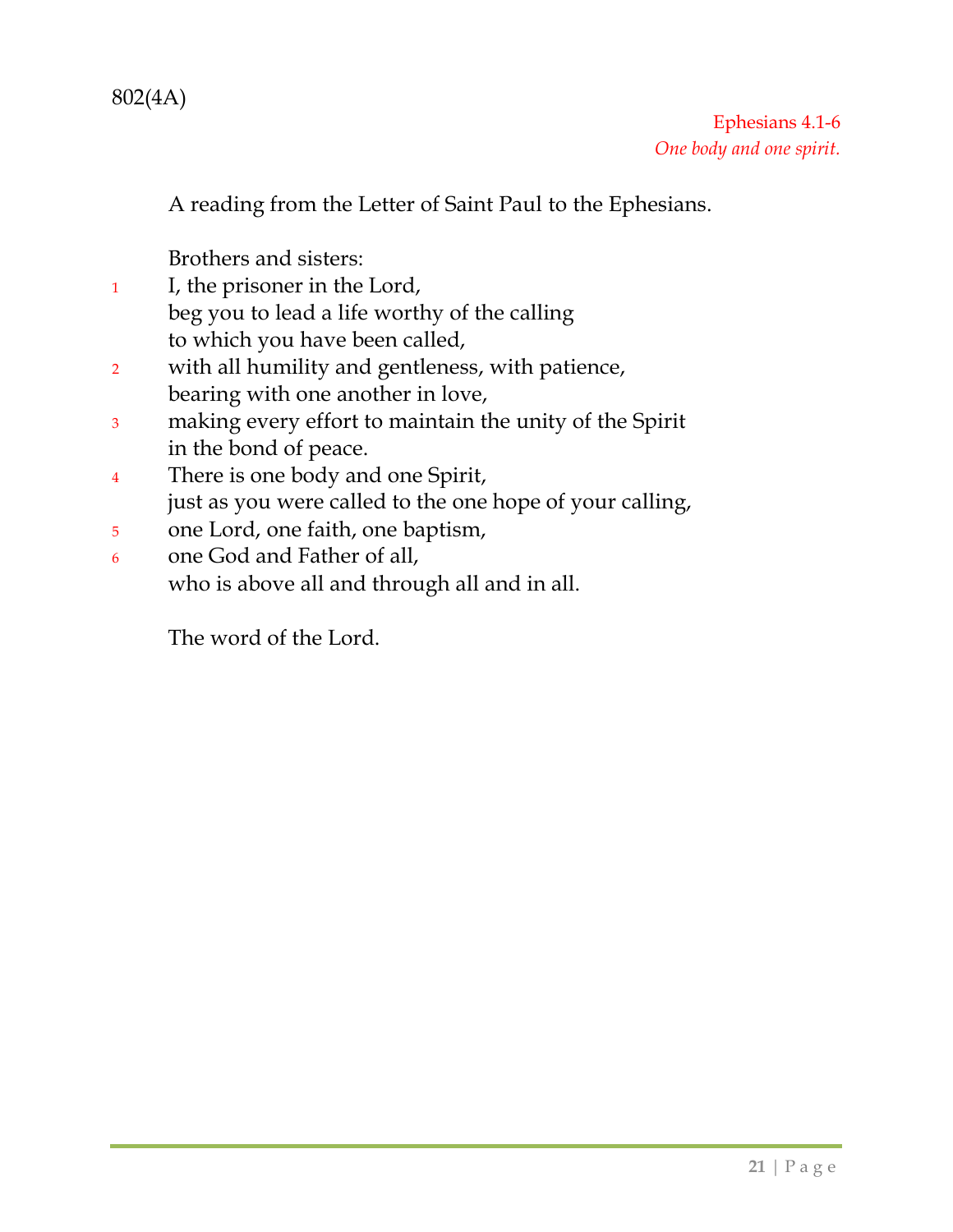802(5)

*This is a great mystery, and I am applying it to Christ and the Church.*

A Shorter version (2a, 25-32) follows.

A reading from the Letter of Saint Paul to the Ephesians.

Brothers and sisters:

- <sup>2</sup> Live in love, as Christ loved us and gave himself up for us.
- <sup>21</sup> Be subject to one another out of reverence for Christ.
- <sup>22</sup> Wives, be subject to your husbands as you are to the Lord.
- <sup>23</sup> For the husband is the head of the wife just as Christ is the head of the Church, the body of which he is the Saviour.
- <sup>24</sup> Just as the Church is subject to Christ, so also wives ought to be, in everything, to their husbands.
- <sup>25</sup> Husbands, love your wives, just as Christ loved the Church and gave himself up for her,

<sup>26</sup> in order to make her holy by cleansing her with the washing of water by the word,

- <sup>27</sup> so as to present the Church to himself in splendour, without spot or wrinkle or anything of the kind – yes, so that she may be holy and without blemish.
- <sup>28</sup> In the same way, husbands should love their wives as they do their own bodies. He who loves his wife loves himself.
- <sup>29</sup> For no one ever hates his own body, but he nourishes and tenderly cares for it, just as Christ does for the Church,
- <sup>30</sup> because we are members of his body.
- <sup>31</sup> "For this reason a man will leave his father and mother and be joined to his wife, and the two will become one flesh."
- <sup>32</sup> This is a great mystery, and I am applying it to Christ and the Church.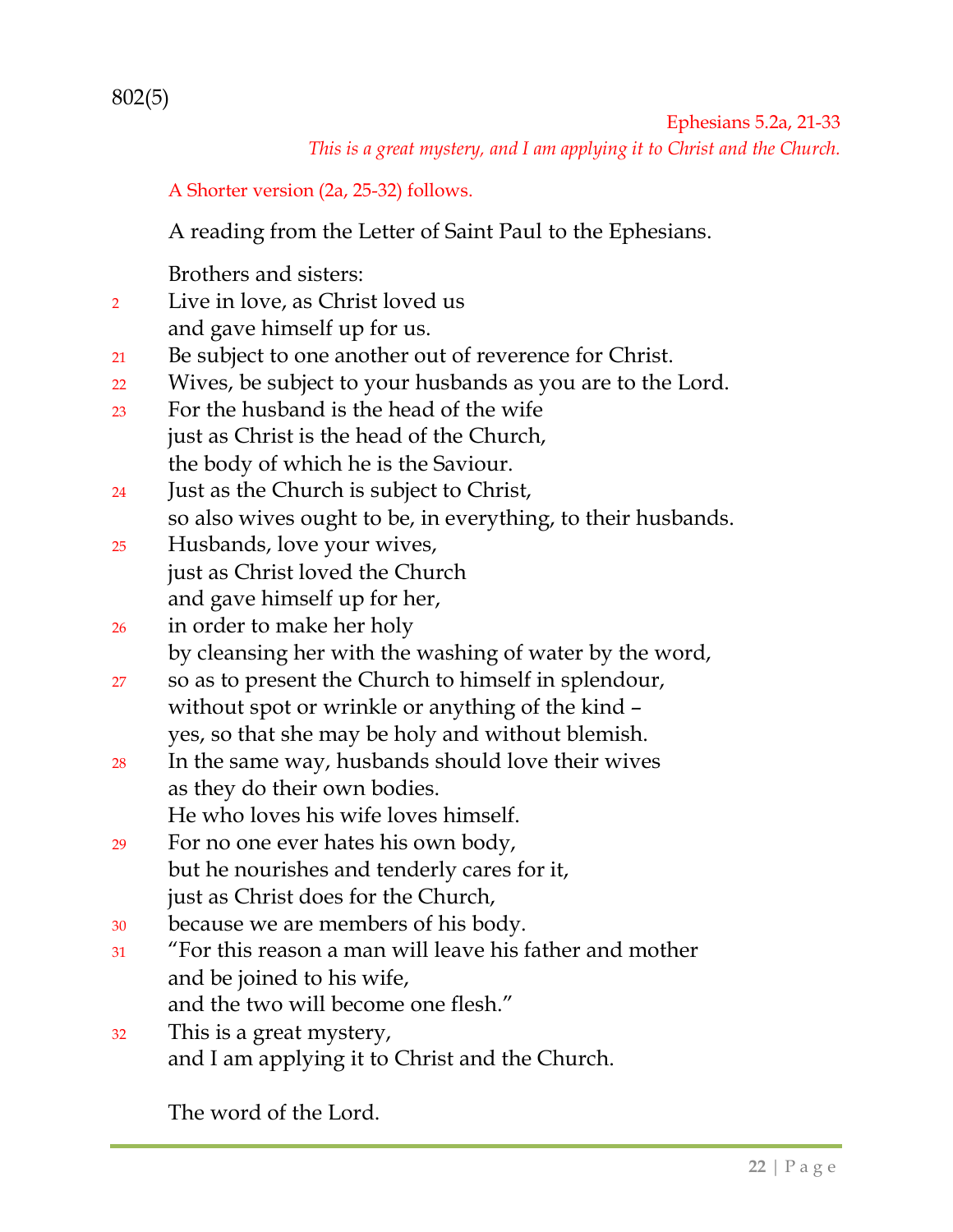A reading from the Letter of Saint Paul to the Ephesians.

Brothers and sisters:

- <sup>2</sup> Live in love, as Christ loved us and gave himself up for us.
- <sup>25</sup> Husbands, love your wives, just as Christ loved the Church and gave himself up for her,
- <sup>26</sup> in order to make her holy by cleansing her with the washing of water by the word,
- <sup>27</sup> so as to present the Church to himself in splendour, without spot or wrinkle or anything of the kind – yes, so that she may be holy and without blemish.
- <sup>28</sup> In the same way, husbands should love their wives as they do their own bodies. He who loves his wife loves himself.
- <sup>29</sup> For no one ever hates his own body, but he nourishes and tenderly cares for it, just as Christ does for the Church,
- <sup>30</sup> because we are members of his body.
- <sup>31</sup> "For this reason a man will leave his father and mother and be joined to his wife, and the two will become one flesh."
- <sup>32</sup> This is a great mystery, and I am applying it to Christ and the Church.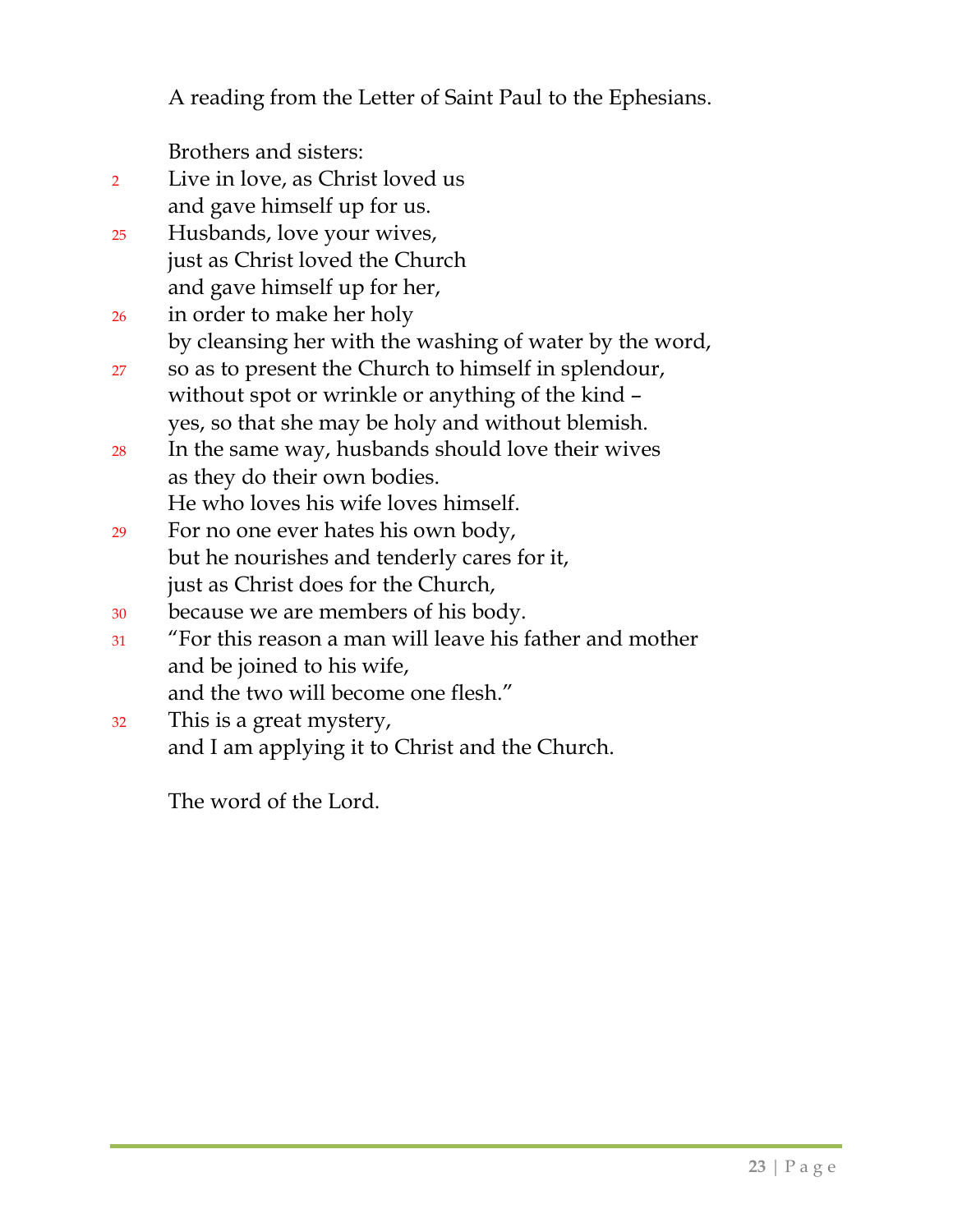802(5A)

 Philippians 4.4-9 *The God of peace will be with you.*

A reading from the Letter of Saint Paul to the Philippians.

Brothers and sisters:

- <sup>4</sup> Rejoice in the Lord always; again I will say, Rejoice.
- <sup>5</sup> Let your gentleness be known to everyone. The Lord is near.
- <sup>6</sup> Do not worry about anything, but in everything by prayer and supplication with thanksgiving let your request be made known to God.
- <sup>7</sup> And the peace of God, which surpasses all understanding, will guard your hearts and your minds in Christ Jesus.
- <sup>8</sup> Finally, brothers and sisters, whatever is true, whatever is honourable, whatever is just, whatever is pure, whatever is pleasing, whatever is commendable, if there is any excellence and if there is anything worthy of praise, think about these things.
- <sup>9</sup> Keep on doing the things that you have learned and received and heard and seen in me, and the God of peace will be with you.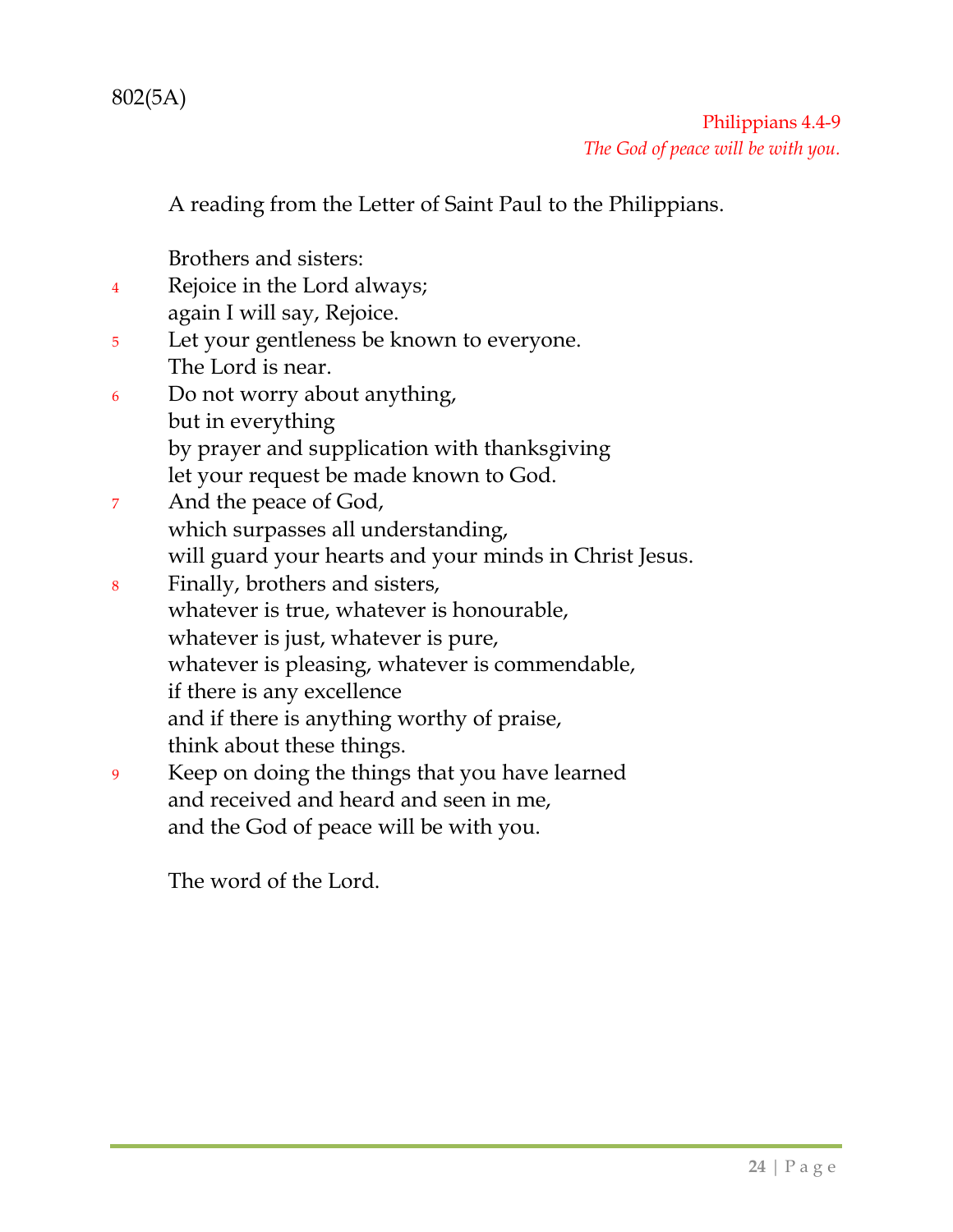802(6)

Colossians 3.12-17 *Above all, love, which binds everything together in perfect harmony.*

A reading from the Letter of Saint Paul to the Colossians.

<sup>12</sup> Brothers and sisters: As God's chosen ones, holy and beloved, clothe yourself with compassion, kindness, humility, meekness, and patience. <sup>13</sup> Bear with one another and, if anyone has a complaint against another, forgive each other; just as the Lord has forgiven you, so you also must forgive. <sup>14</sup> Above all, clothe yourselves with love, which binds everything together in perfect harmony. <sup>15</sup> And let the peace of Christ rule in your hearts, to which indeed you were called in the one body. And be thankful. <sup>16</sup> Let the word of Christ dwell in you richly;

- teach and admonish one another in all wisdom; and with gratitude in your hearts sing Psalms, hymns, and spiritual songs to God.
- <sup>17</sup> And whatever you do, in word or deed, do everything in the name of the Lord Jesus, giving thanks to God the Father through him.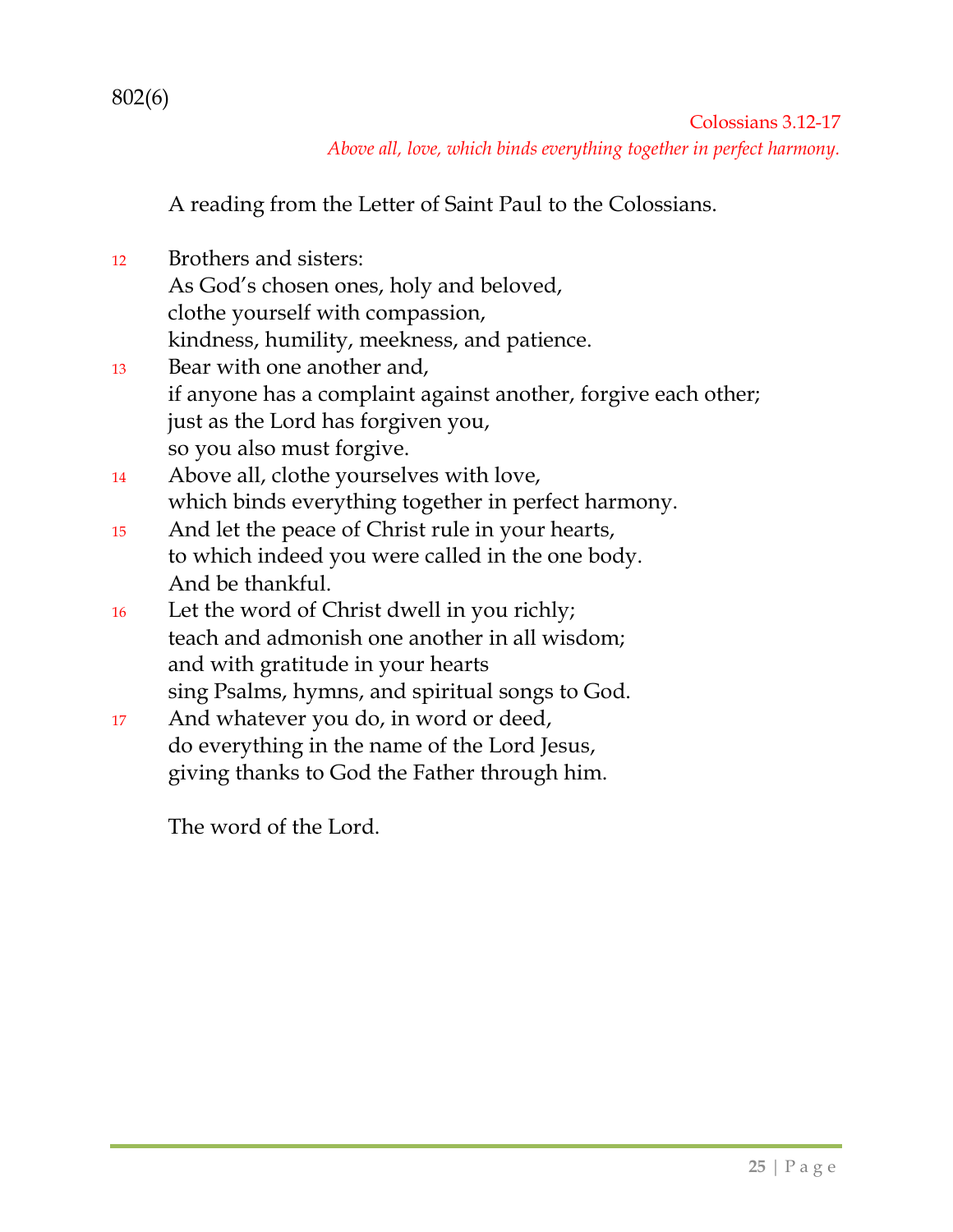802(6A)

### Hebrews 13.1-4a, 5-6b *Let marriage be held in honour by all.*

A reading from the Letter to the Hebrews.

- <sup>1</sup> Let mutual love continue.
- <sup>2</sup> Do not neglect to show hospitality to strangers, for by doing that some have entertained Angels without knowing it.
- <sup>3</sup> Remember those who are in prison, as though you were in prison with them; those who are being tortured, as though you yourselves were being tortured.
- <sup>4</sup> Let marriage be held in honour by all, and let the marriage bed be kept undefiled.
- <sup>5</sup> Keep your lives free from the love of money, and be content with what you have; for he has said,

"I will never leave you or forsake you."

- <sup>6</sup> So we can say with confidence,
	- "The Lord is my helper, I will not be afraid."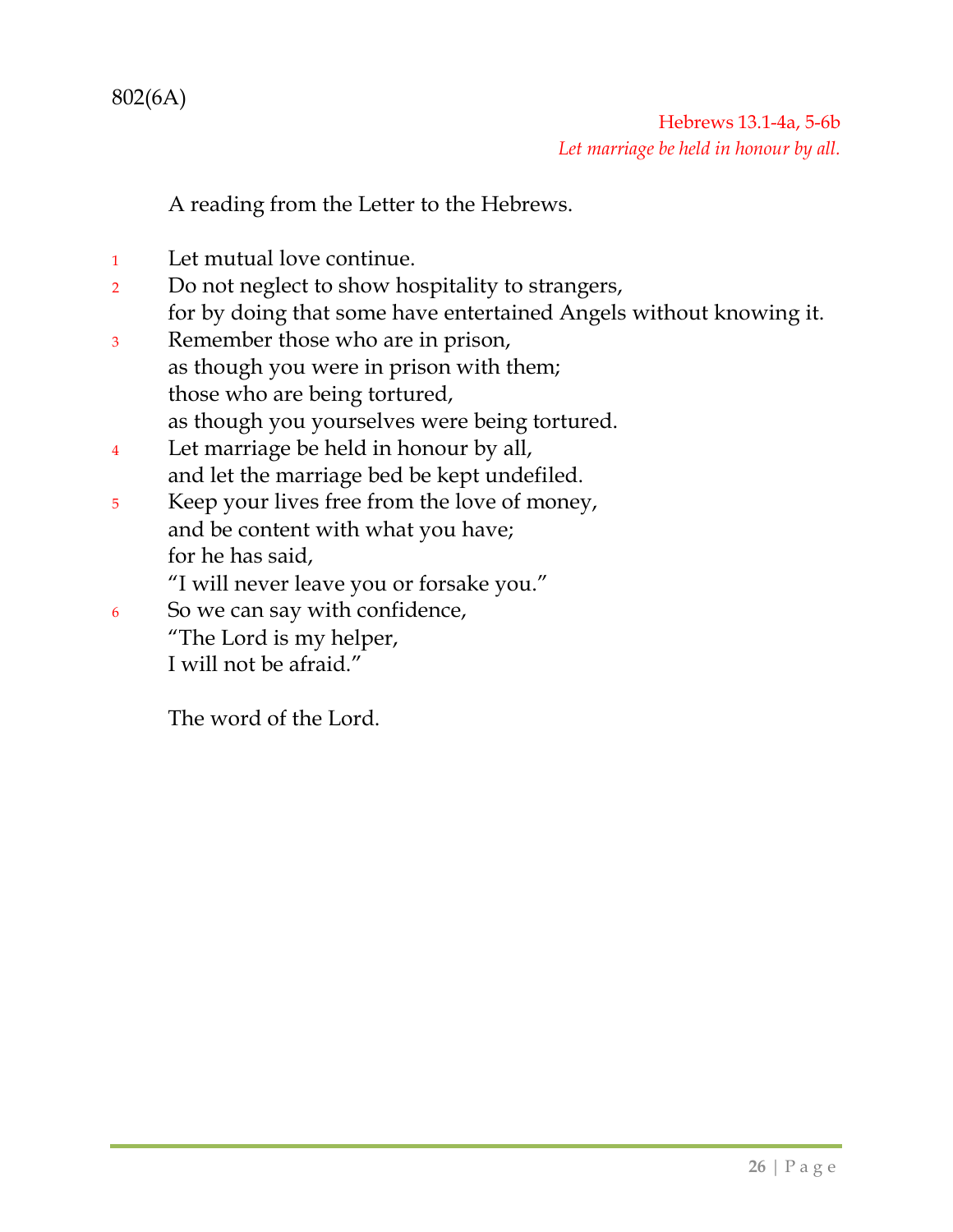A reading from the first Letter of Saint Peter.

Beloved:

- <sup>1</sup> Wives, accept the authority of your husbands, so that, even if some of them do not obey the word, they may be won over without a word by their wives' conduct,
- <sup>2</sup> when they see the purity and reverence of your lives.
- <sup>3</sup> Do not adorn yourselves outwardly by braiding your hair, and by wearing gold ornaments or fine clothing;
- <sup>4</sup> rather, let your adornment be the inner self with the lasting beauty of a gentle and quiet spirit, which is very precious in God's sight.
- <sup>5</sup> It was in this way long ago that the holy women who hoped in God used to adorn themselves by accepting the authority of their husbands.
- <sup>6</sup> Thus Sarah obeyed Abraham and called him lord. You have become her daughters as long as you do what is good and never let fears alarm you.
- <sup>7</sup> Husbands, in the same way, show consideration for your wives in your life together, paying honour to the woman as the weaker sex, since they too are also heirs of the gracious gift of life – so that nothing may hinder your prayers.
- <sup>8</sup> Finally, all of you, have unity of spirit, sympathy, love for one another, a tender heart, and a humble mind.
- <sup>9</sup> Do not repay evil for evil or abuse for abuse; but, on the contrary, repay with a blessing. It is for this that you were called – That you might inherit a blessing.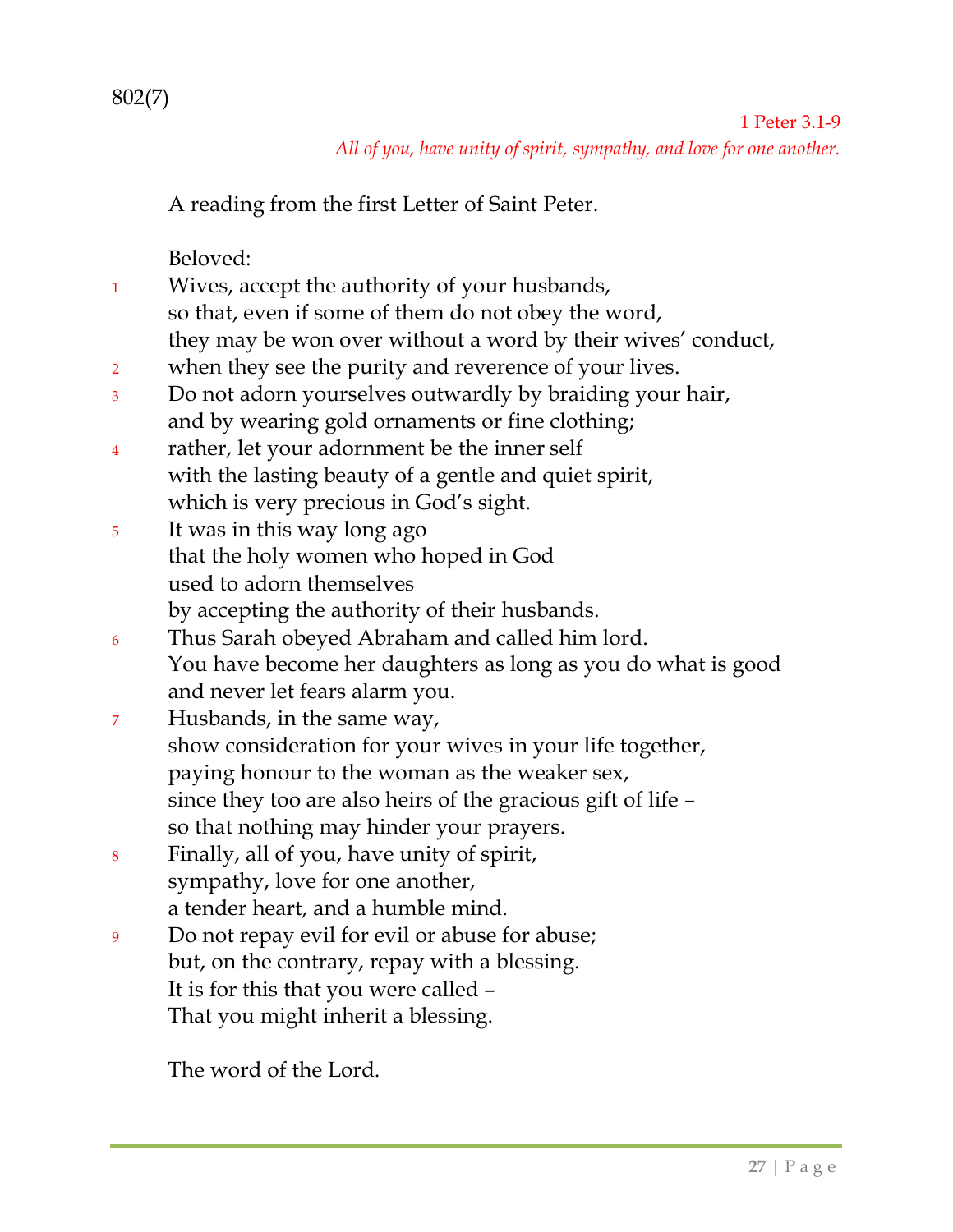A reading from the first Letter of Saint John.

<sup>18</sup> Little children, let us love, not in word or speech, but in truth and action.

- <sup>19</sup> And by this we will know that we are from the truth and will reassure our hearts before him
- <sup>20</sup> whenever our hearts condemn us; for God is greater than our hearts, and God knows everything.
- <sup>21</sup> Beloved, if our hearts do not condemn us, we have boldness before God;
- 22 and we receive from him whatever we ask, because we obey his commandments and do what pleases him.
- <sup>23</sup> And this is his commandment, that we should believe in the name of his Son Jesus Christ and love one another, just as he has commanded us.
- <sup>24</sup> Whoever obeys his commandments abides in him, and he abides in them. And by this e know that he abides in us, by the Spirit that he has given us.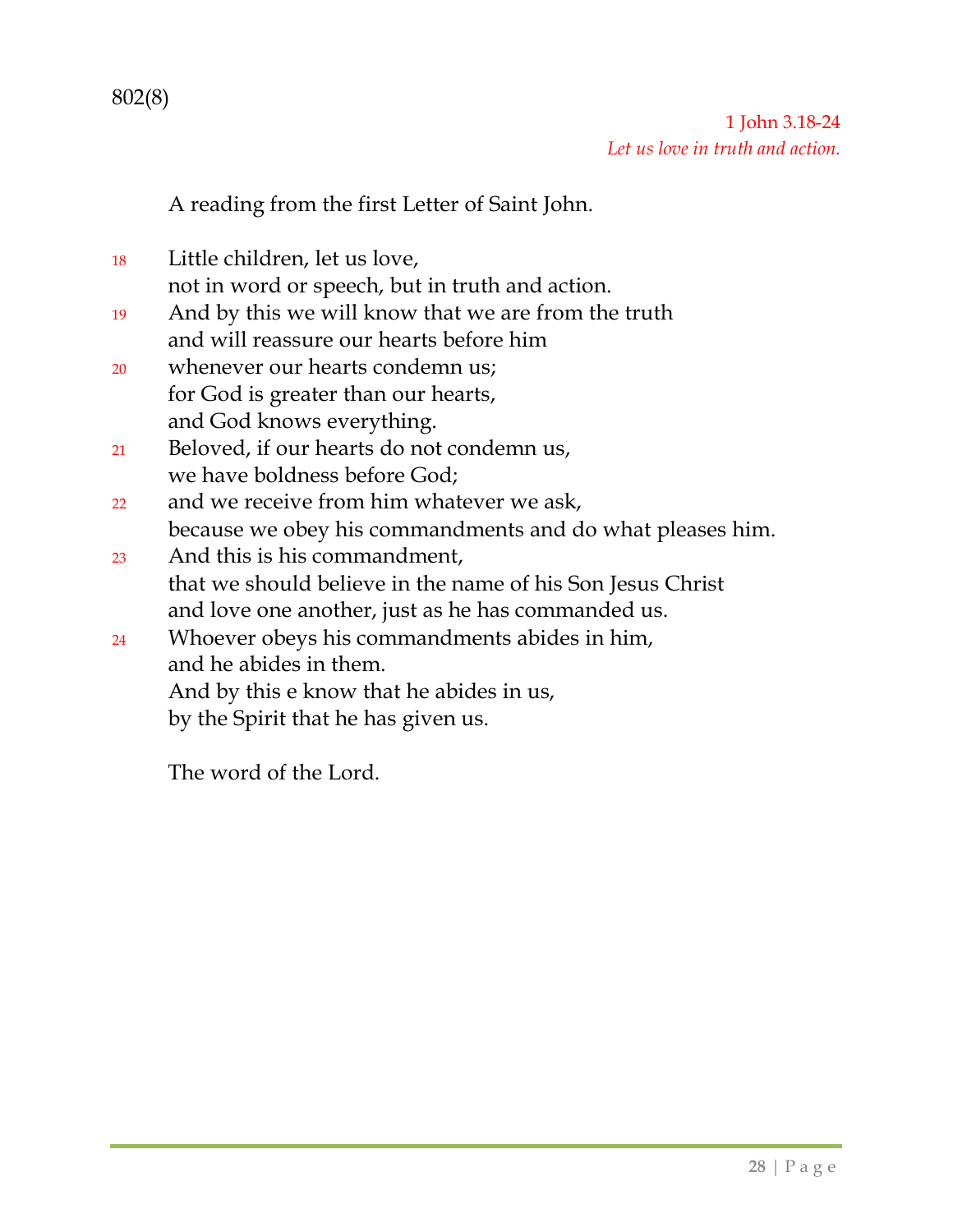802(9)

A reading from the first Letter of Saint John.

<sup>7</sup> Beloved, let us love one another, because love is from God; everyone who loves is born of God and knows God. <sup>8</sup> Whoever does not love does not know God, for God is love. <sup>9</sup> God's love was revealed among us in this way: God sent his only-begotten Son into the world so that we might live through him. <sup>10</sup> In this is love, not that we loved God but he loved us and sent his Son to be the atoning sacrifice for our sins. <sup>11</sup> Beloved, since God loved us so much, we also ought to love one another. <sup>12</sup> No one has ever seen God; if we love one another, God lives in us, and his love is perfected in us.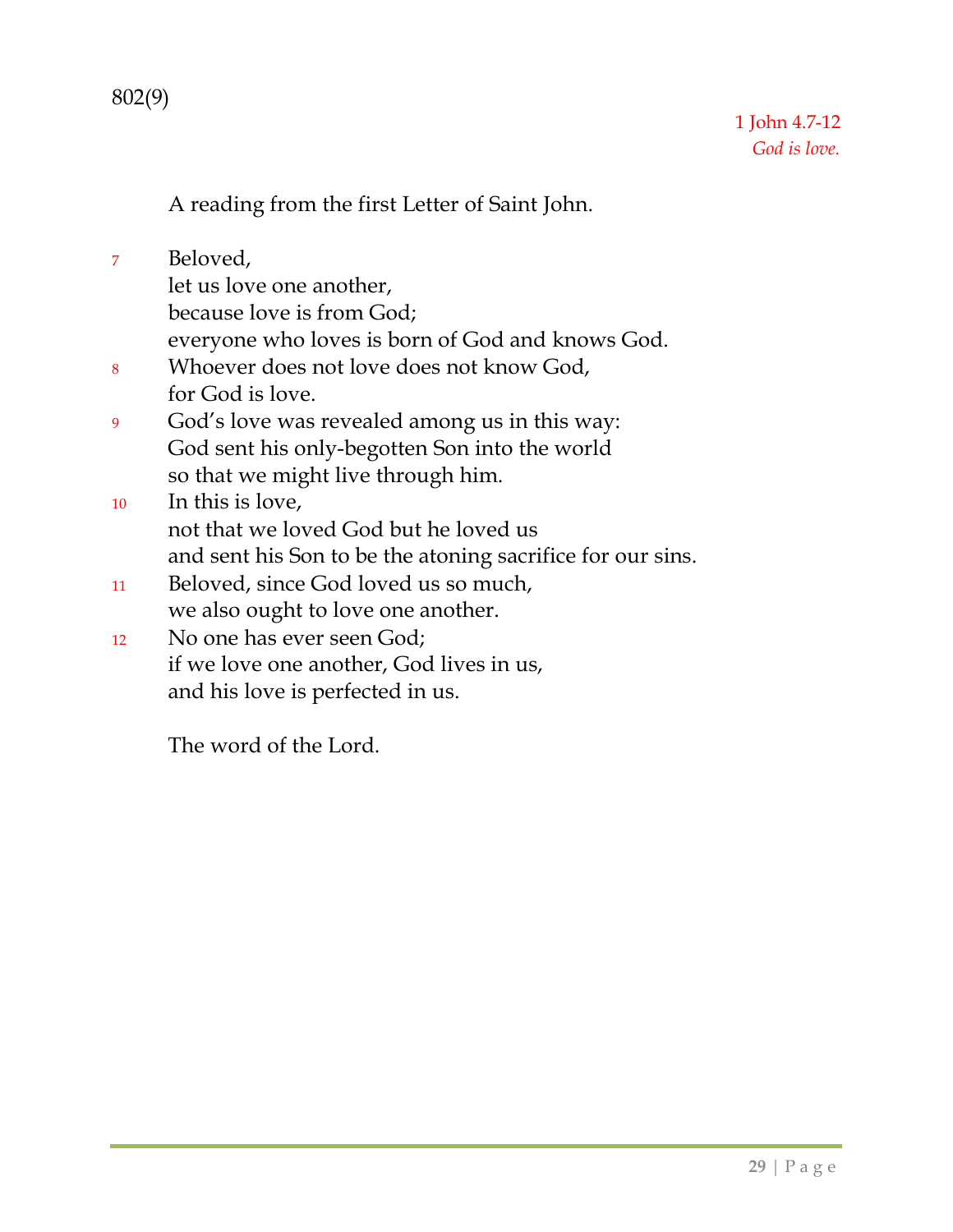Revelation 19.1, 5-9a *Blessed are those invited to the marriage supper of the Lamb.*

A reading from the book of Revelation.

<sup>1</sup> After this I, John, heard what seemed to be the loud voice of a great multitude in heaven, saying, "Hallelujah!

Salvation and glory and power to our God."

- 5 And from the throne came a voice saying, "Praise our God, all you his servants, and all who fear him, small and great."
- <sup>6</sup> Then I heard what seemed to be the voice of a great multitude, like the sound of many waters and like the sound of might peals of thunder, crying out, "Hallelujah!
	- For the Lord our God the Almighty reigns.
- <sup>7</sup> Let us rejoice and exult and give him the glory, for the marriage of the Lamb has come, and his bride has made herself ready;
- <sup>8</sup> to her it has been granted to be clothed with fine linen, bright and pure" is the righteous deeds of the saints.
- <sup>9</sup> And the Angel said to me, "Write this: Blessed are those who are invited to the marriage supper of the Lamb."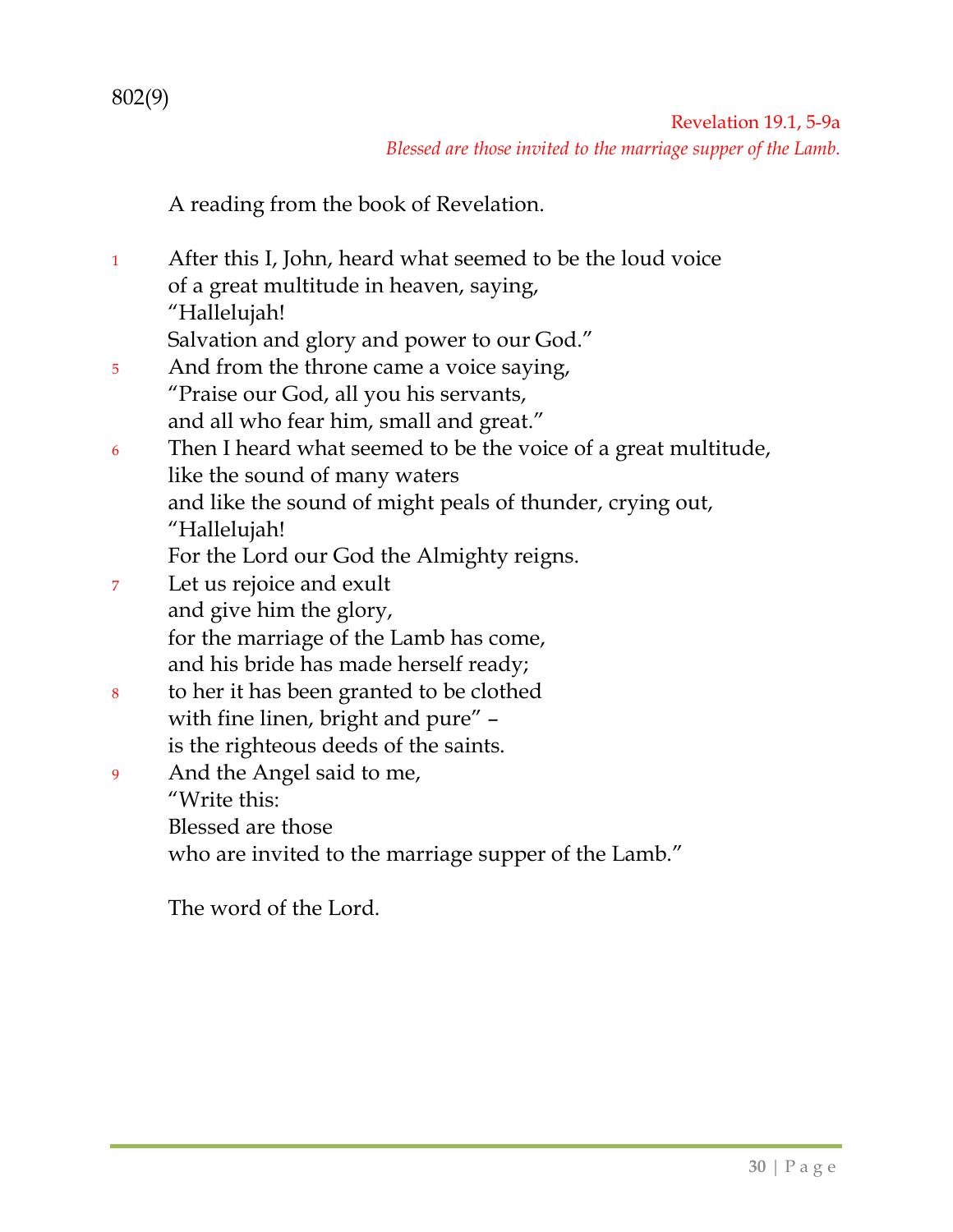# GOSPEL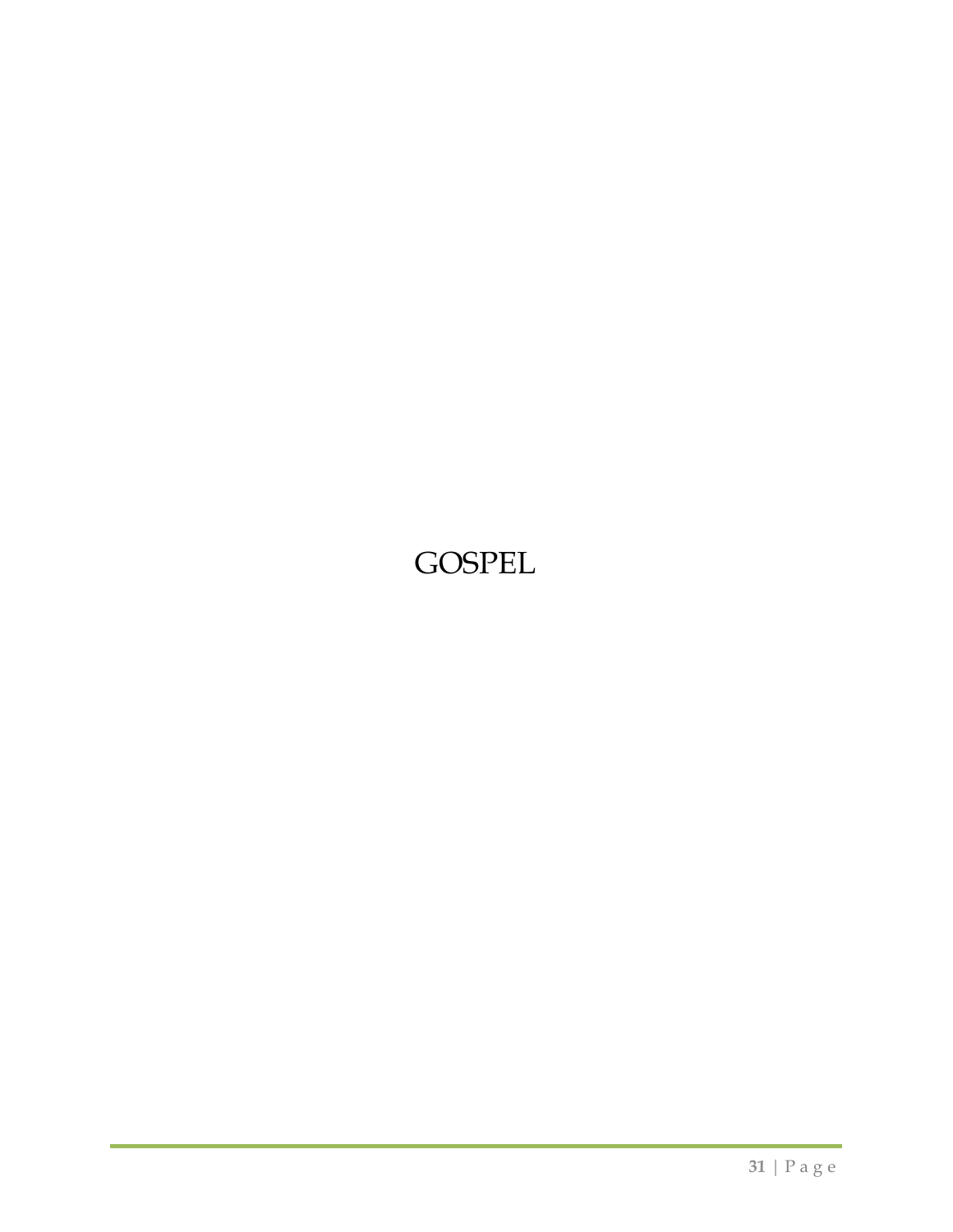✠A reading from the holy Gospel according to Matthew.

- <sup>1</sup> When Jesus saw the crowds, he went up the mountain; and after he sat down, his disciples came to him.
- <sup>2</sup> Then he began to speak, and he taught them, saying:
- <sup>3</sup> "Blessed are the poor in spirit, for theirs is the kingdom of heaven.
- <sup>4</sup> Blessed are those who mourn,
- for they will be comforted.
- <sup>5</sup> Blessed are the meek, for they will inherit the earth.
- <sup>6</sup> Blessed are those who hunger and thirst for righteousness, for they will be filled.
- <sup>7</sup> "Blessed are the merciful, for they will receive mercy.
- <sup>8</sup> Blessed are the pure in heart, for they will see God.
- <sup>9</sup> Blessed are the peacemakers, for they will be called children of God.
- <sup>10</sup> Blessed are those who are persecuted for righteousness' sake, for theirs is the kingdom of heaven.
- <sup>11</sup> "Blessed are you when people revile you and persecute you and utter all kinds of evil against you falsely on my account.
- <sup>12</sup> Rejoice and be glad, for your reward is great in heaven."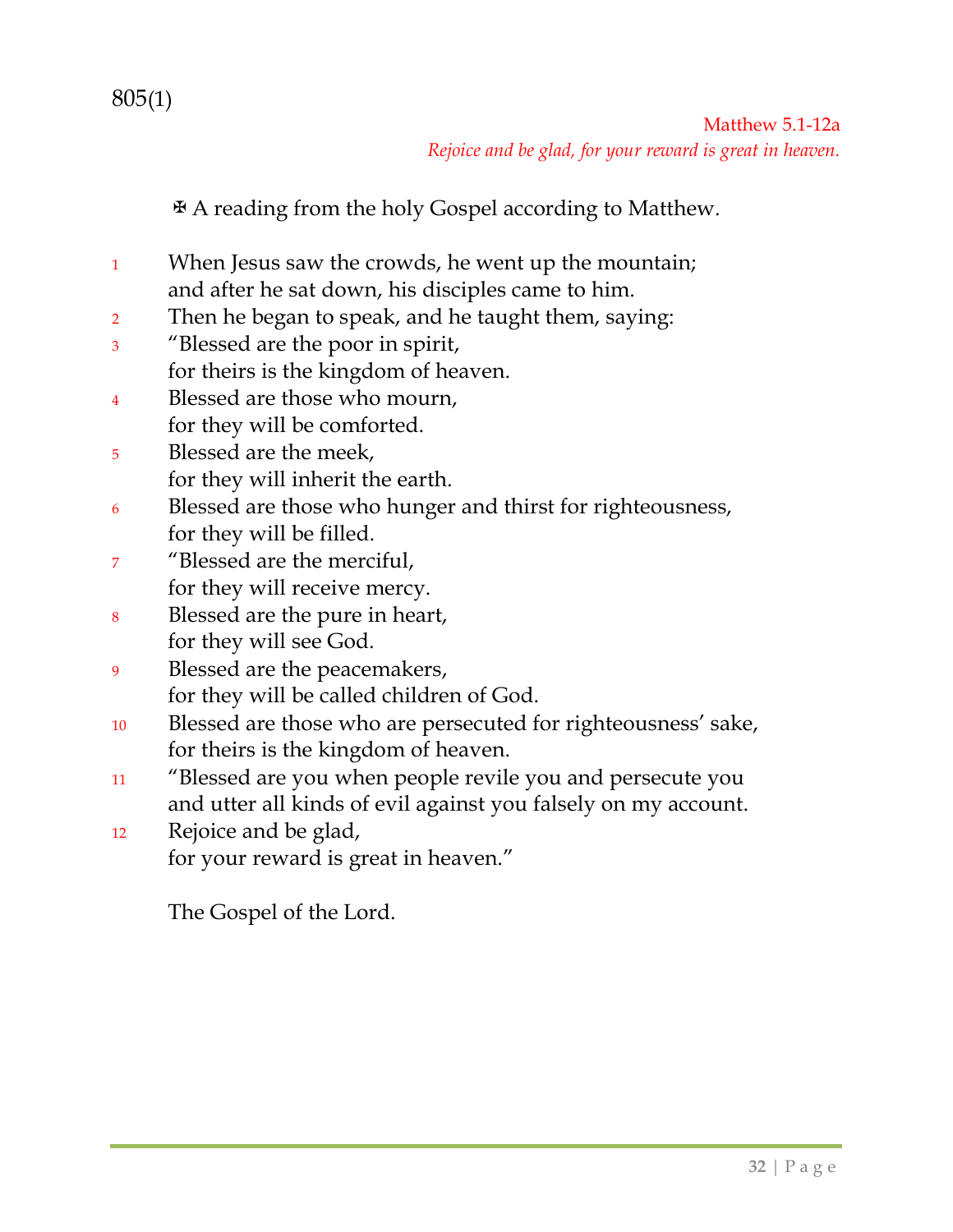Matthew 5.13-16 *You are the light of the world.*

✠A reading from the holy Gospel according to Matthew.

Jesus said to his disciples:

<sup>13</sup> "You are the salt of the earth; but if salt has lost its taste, how can its saltiness be restored? It is no longer good for anything, but is thrown out and trampled under foot. <sup>14</sup> You are the light of the world. A city built on a hill cannot be hidden. <sup>15</sup> No one after lighting a lamp puts it under the bushel basket, but on the lampstand, and it gives light to all in the house. <sup>16</sup> In the same way,

let your light shine before human beings, so that they may see your good works and give glory to your Father in heaven."

The Gospel of the Lord.

805(2)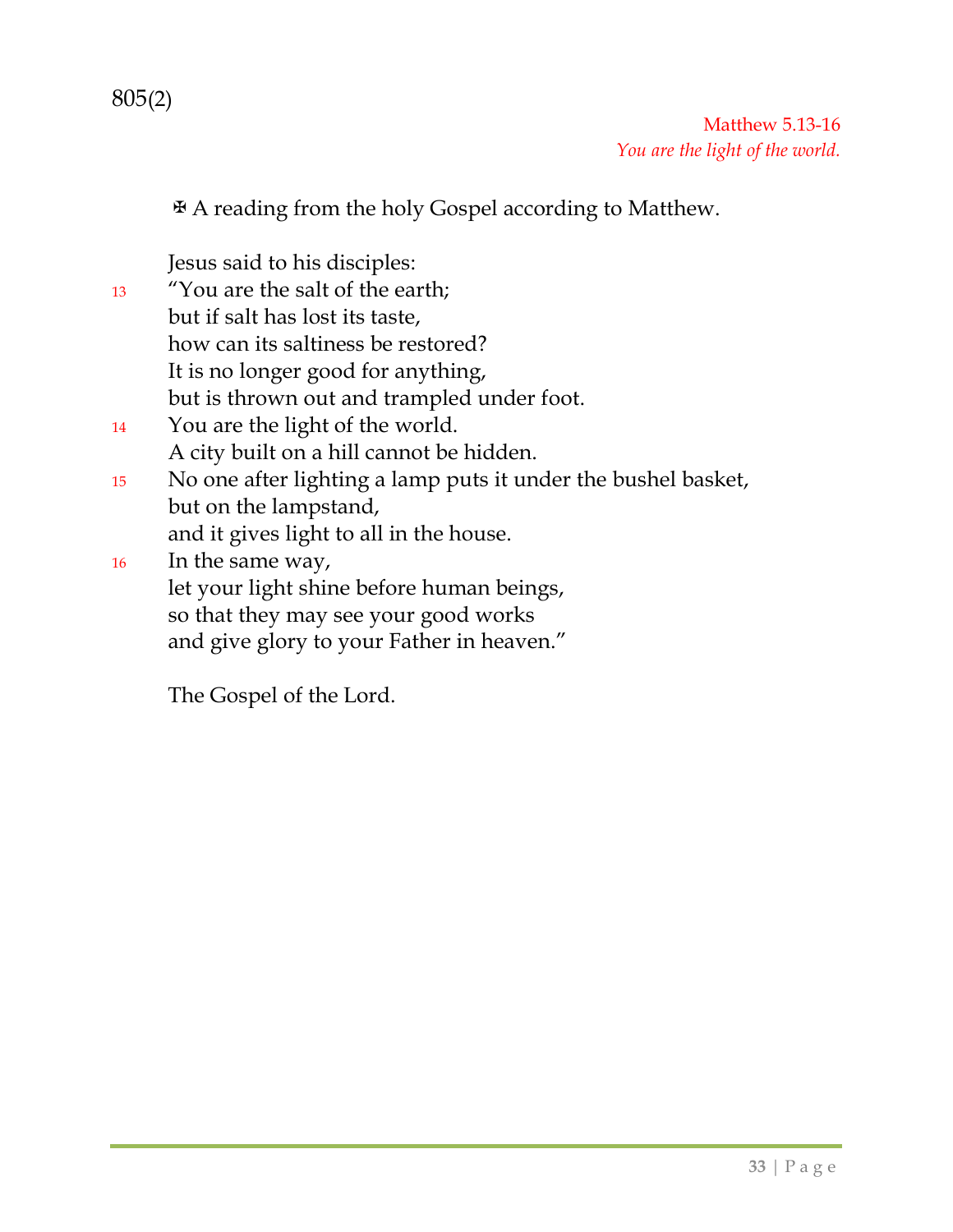A Shorter version (21, 24-25) concludes at the asterisk.

✠A reading from the holy Gospel according to Matthew.

Jesus went up the mountain with his disciples. He sat down and began to teach them:

- <sup>21</sup> "Not everyone who says to me, 'Lord, Lord,' will enter the kingdom of heaven, but only the one who does the will of my Father in heaven.
- <sup>24</sup> Everyone then who hears these words of mine and acts on them will be like a wise man who built his house on rock.
- <sup>25</sup> The rain fell, the floods came, and the winds blew and beat on that house, but it did not fall, because it had been founded on rock. \*
- <sup>26</sup> And everyone who hears these words of mine and does not act on them will be like a foolish man who built his house on sand.
- <sup>27</sup> Then rain fell, and the floods came, and the winds blew and beat against that house, and it fell – and great was its fall!"
- <sup>28</sup> Now when Jesus had finished saying these things, the crows were astounded at his teaching,
- <sup>29</sup> for he taught them as one having authority, and not as their scribes.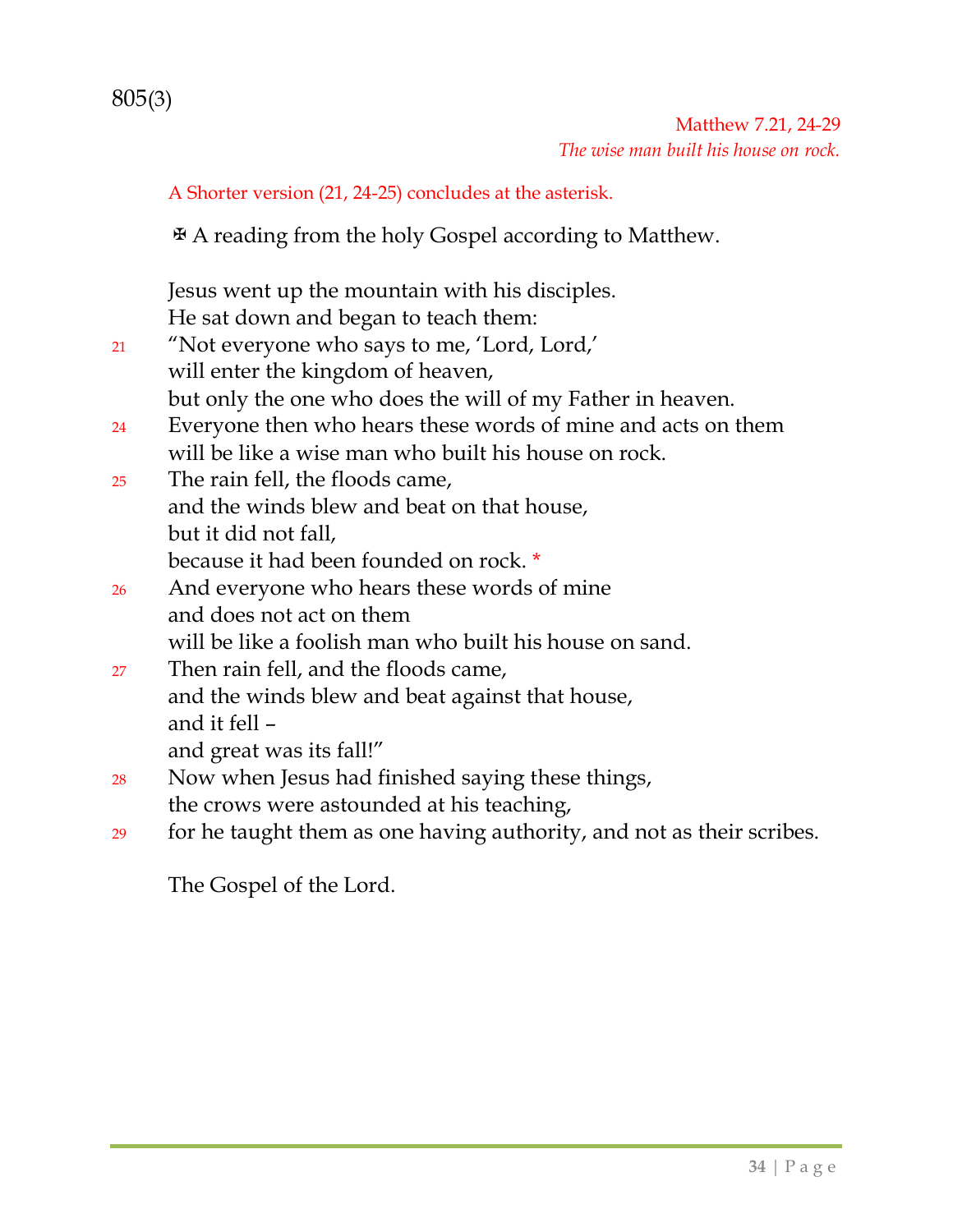805(4)

✠A reading from the holy Gospel according to Matthew.

- <sup>3</sup> Some Pharisees came to Jesus, and to test him they asked, "Is it lawful for a man to divorce his wife for any cause?"
- <sup>4</sup> Jesus answered, "Have you not read that the one who made them at the beginning 'made them male and female,'
- <sup>5</sup> and said, 'For this reason a man shall leave his father and mother and be joined to his wife, and the two shall become one flesh'?
- <sup>6</sup> So they are no longer two, but one flesh. Therefore what God has joined together, let no one separate."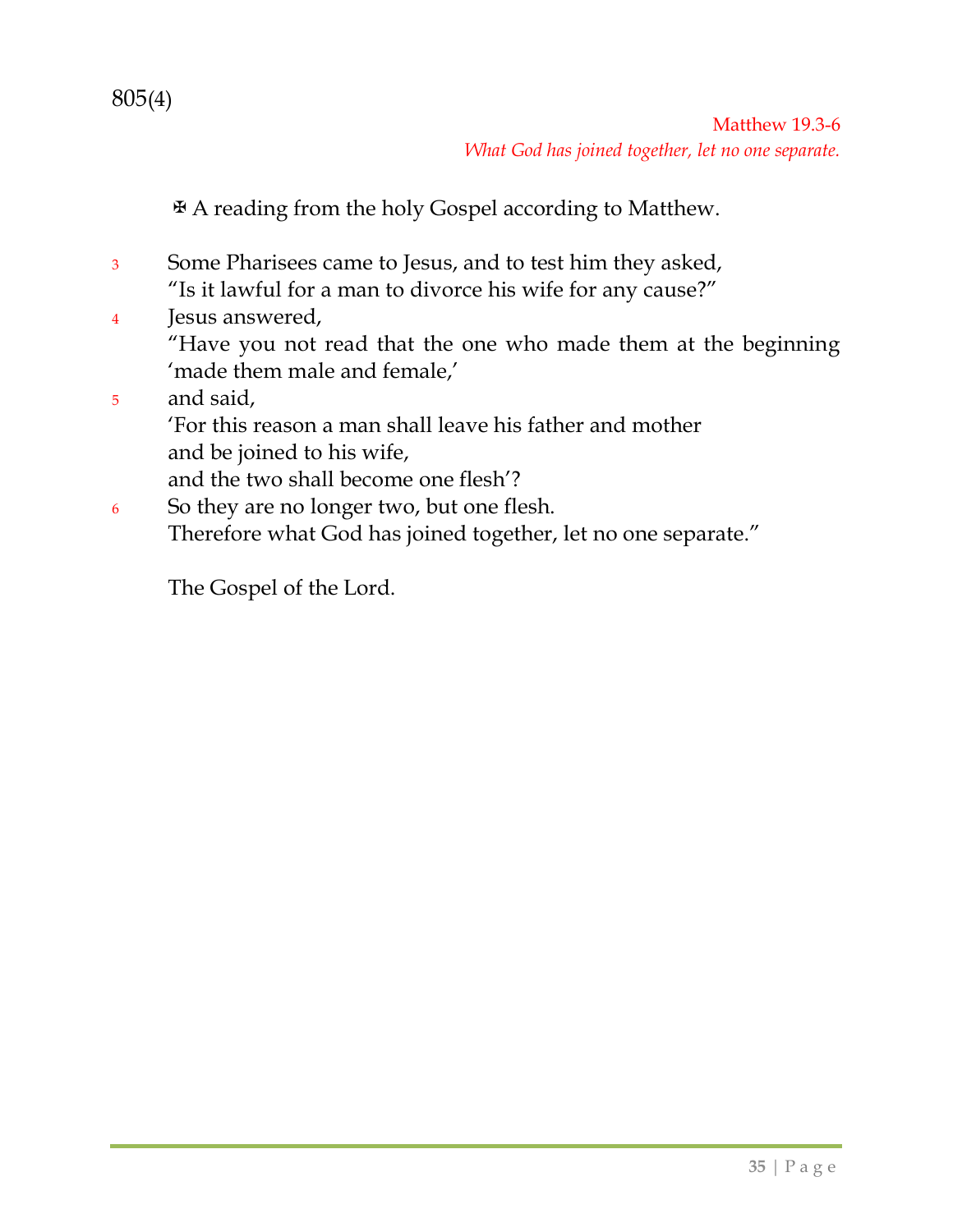### 805(5)

Matthew 22.35-40 *This is the greatest and first commandment, and a second is like it.*

✠A reading from the holy Gospel according to Matthew.

- <sup>35</sup> One of the Pharisees, a lawyer, asked him a question to test him.
- <sup>36</sup> "Teacher, which commandment in the Law is the greatest?"
- <sup>37</sup> Jesus said to him, "'You shall love the LORD your God with all your heart, and with all your soul, and with all your mind.'
- <sup>38</sup> This is the greatest and fist commandment.
- <sup>39</sup> And a second is like it: 'You shall love your neighbour as yourself.'
- 40 On these two commandments hang all the Law and the Prophets."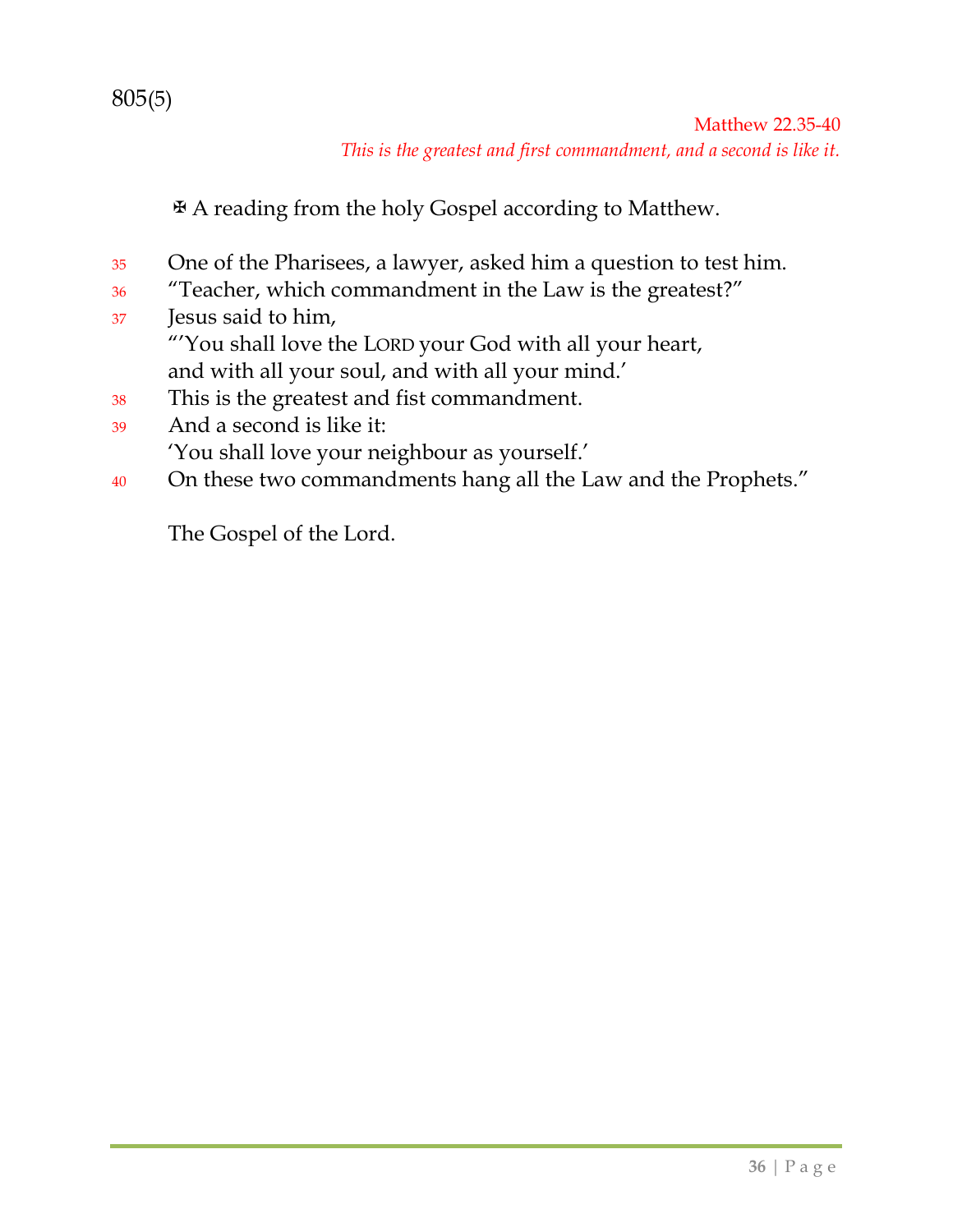

✠A reading from the holy Gospel according to Mark.

Jesus said,

<sup>6</sup> "From the beginning of creation,

'God made them male and female.'

- <sup>7</sup> 'For this reason a man shall leave his father and mother and be joined to his wife,
- <sup>8</sup> and the two shall become one flesh.' So they are no longer two, but one flesh.
- <sup>9</sup> Therefore what God has joined together, let no one separate."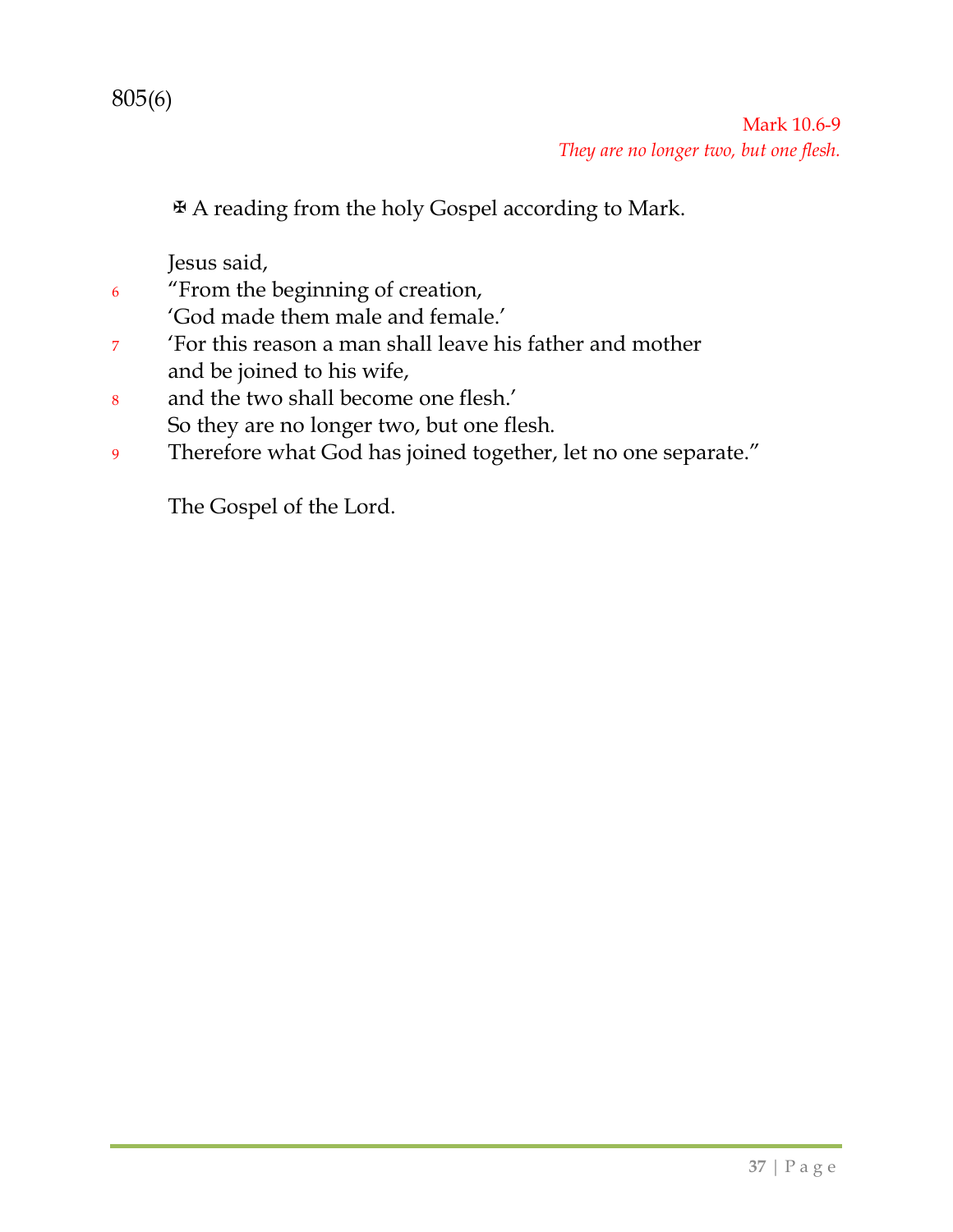✠A reading from the holy Gospel according to John.

- <sup>1</sup> On the third day there was a wedding in Canada of Galilee, and the mother of Jesus was there.
- <sup>2</sup> Jesus and his disciples had also been invited to the wedding.
- <sup>3</sup> When the wine gave out, the mother of Jesus said to him, "They have no wine."
- <sup>4</sup> And Jesus said to her, "Woman, what concern is that to you and to me? My hour has not yet come."
- <sup>5</sup> His mother said to the servants, "Do whatever he tells you."
- <sup>6</sup> Now standing there were six stone water jars for the Jewish rites of purification, each holding about a hundred litres.
- <sup>7</sup> Jesus said to the servants, "Fill the jars with water." And they filled them up to the brim.
- <sup>8</sup> He said to them, "Now draw some out, and take it to the chief steward." So they took it.
- <sup>9</sup> When the steward tasted the water that had become wine, and did not know where it came from (though the servants who had drawn the water knew),
- <sup>10</sup> the steward called the bridegroom and said to him, "Everyone serves the good wine first, and then the inferior wine after the guests have become drunk. But you have kept the good wine until now."
- <sup>11</sup> Jesus did this, the first of his signs, in Cana of Galilee, and revealed his glory; and his disciples believe in him.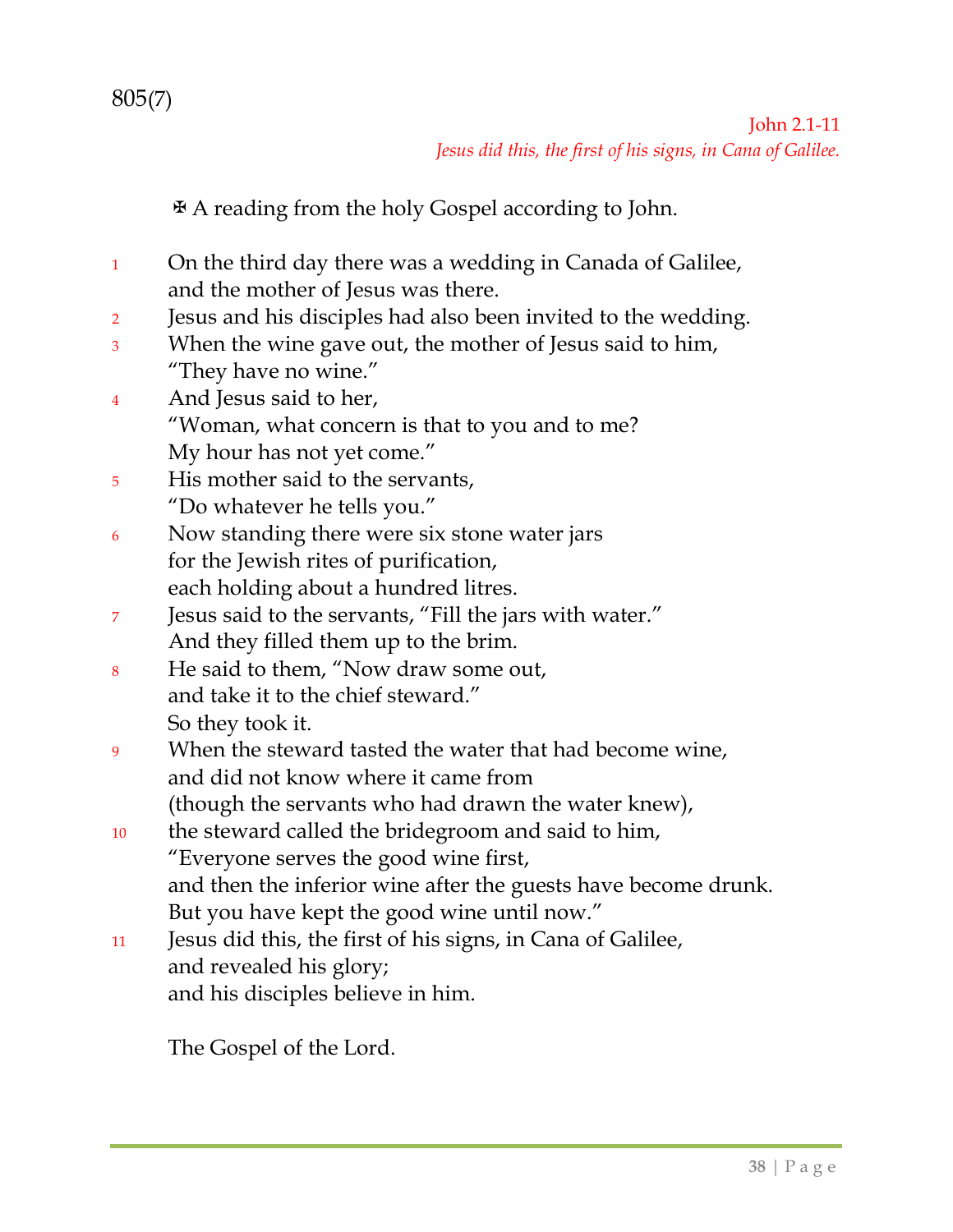✠A reading from the holy Gospel according to John.

Jesus said to his disciples:

<sup>9</sup> "As the Father has loved me, so I have loved you; abide in my love.

- <sup>10</sup> If you keep my commandments, you will abide in my love, just as I have kept my Father's commandments and abide in his love.
- <sup>11</sup> I have said these things to you so that my joy may be in you, and that your joy may be complete.
- <sup>12</sup> This is my commandment, that you love one another as I have loved you."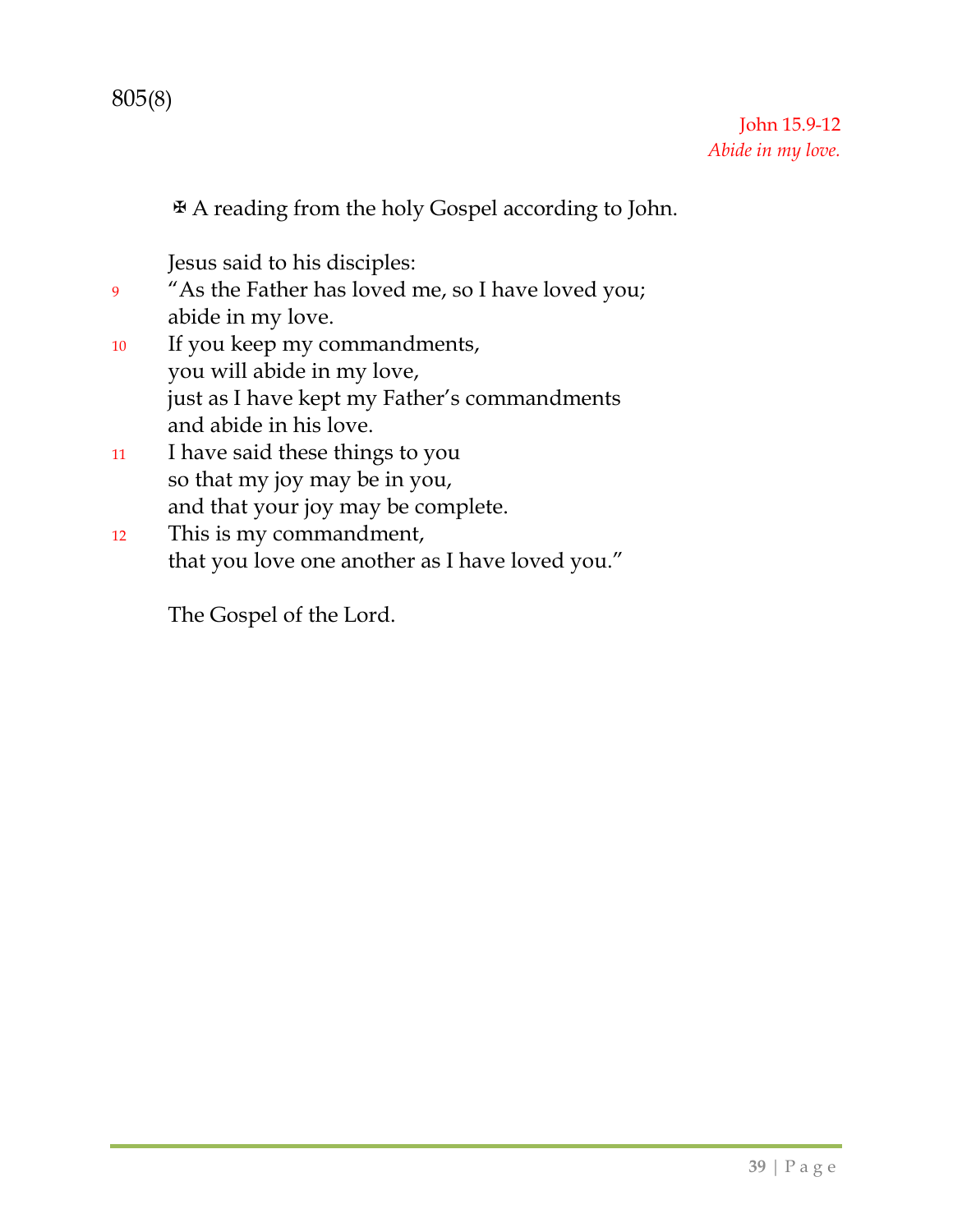### 805(9)

John 15.12-16 *This is my commandment, that you love one another as I have loved you.*

✠ A reading from the holy Gospel according to John.

Jesus said to the disciples,

- 12 "This is my commandment, that you love one another as I have loved you. 13 No one has greater love than this, to lay down one's life for one's friends. 14 You are my friends if you do what I command you.
- 15 I do not call you servants any longer, because the servant does not know what the master is doing; but I have called you friends, because I have made known to you everything that I have heard from my Father.
- 16 "You did not choose me but I chose you. And I appointed you to go and bear fruit, fruit that will last, so that the Father will give you whatever you ask him in my name."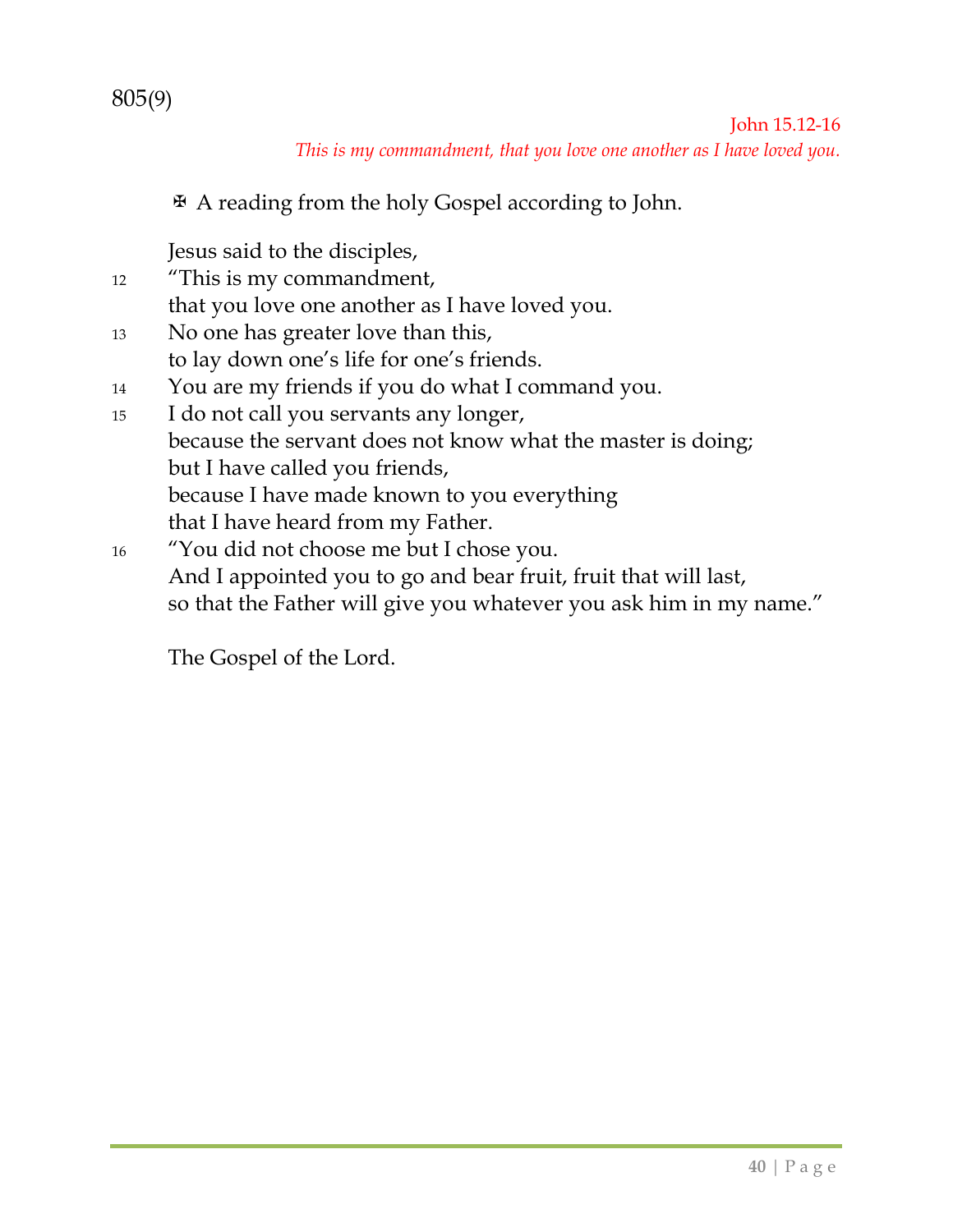### John 17.20-26 *That they may become completely one.*

A Shorter version (20-23) concludes at the asterisk.

✠A reading from the holy Gospel according to John.

Jesus looked up to heaven and prayed: "Holy Father,

- <sup>20</sup> I ask not only on behalf of these, but also on behalf of those who will believe in me through their word,
- <sup>21</sup> that they may all be one. As you, Father, are in me and I ma in you, may they also be in us, so that the world may believe that you have sent me.
- <sup>22</sup> The glory that you have given me I have given them, so that they may be one, as we are one,
- <sup>23</sup> I in them and you in me, that they may become completely one, so that the world may know that you have sent me and have loved them even as you have loved me. \*

### <sup>24</sup> Father,

- I desire that those also, whom you have given me, may be with me where I am,
- to see my glory, which you have given me
- because you loved me before the foundation of the world.
- <sup>25</sup> Righteous Father, the world does not know you, but I know you; and these know that you have sent me.
- <sup>26</sup> I made your name known to them, and I will make it known, so that the love with which you have loved me may be in them, and I in them."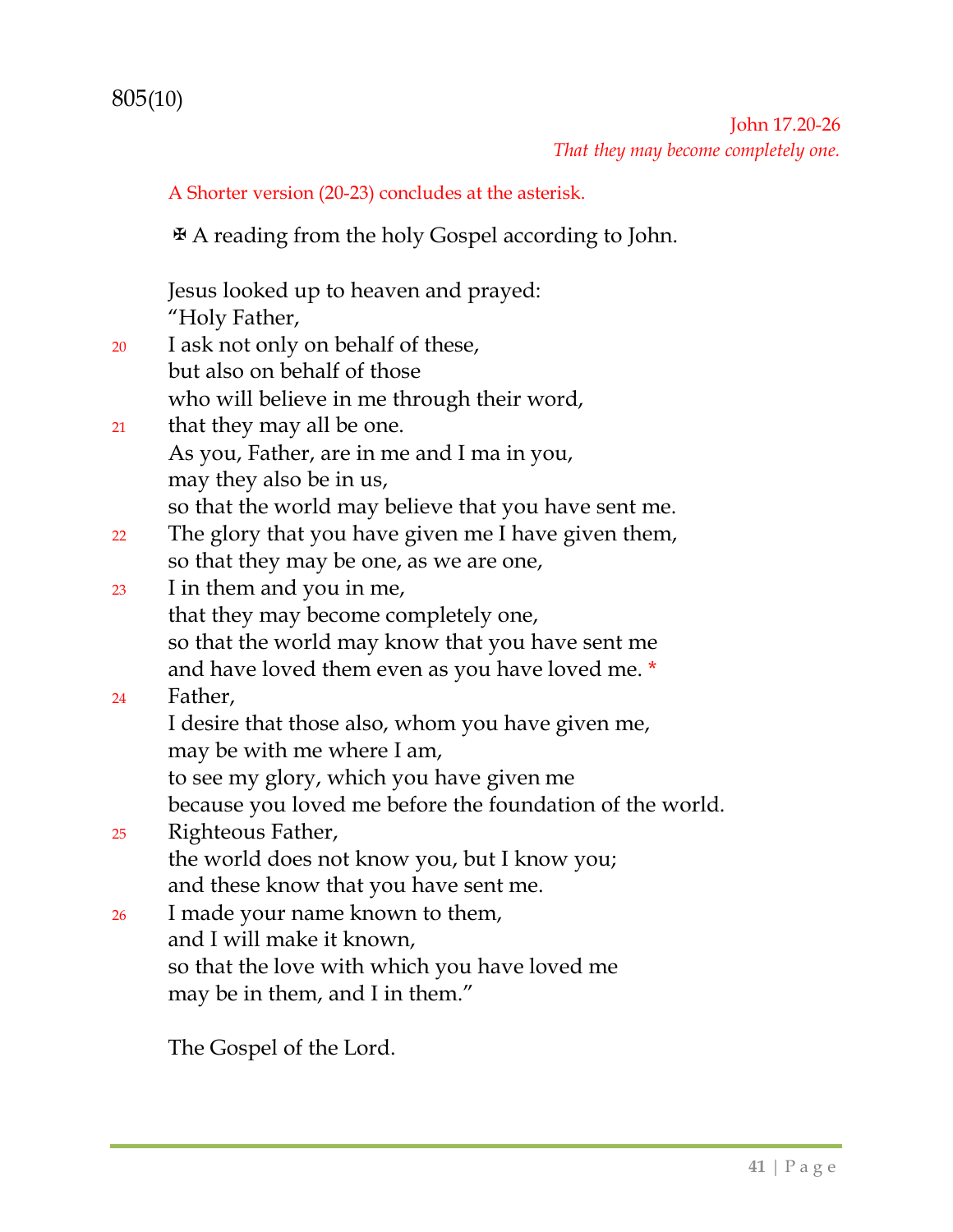# INTERCESSIONS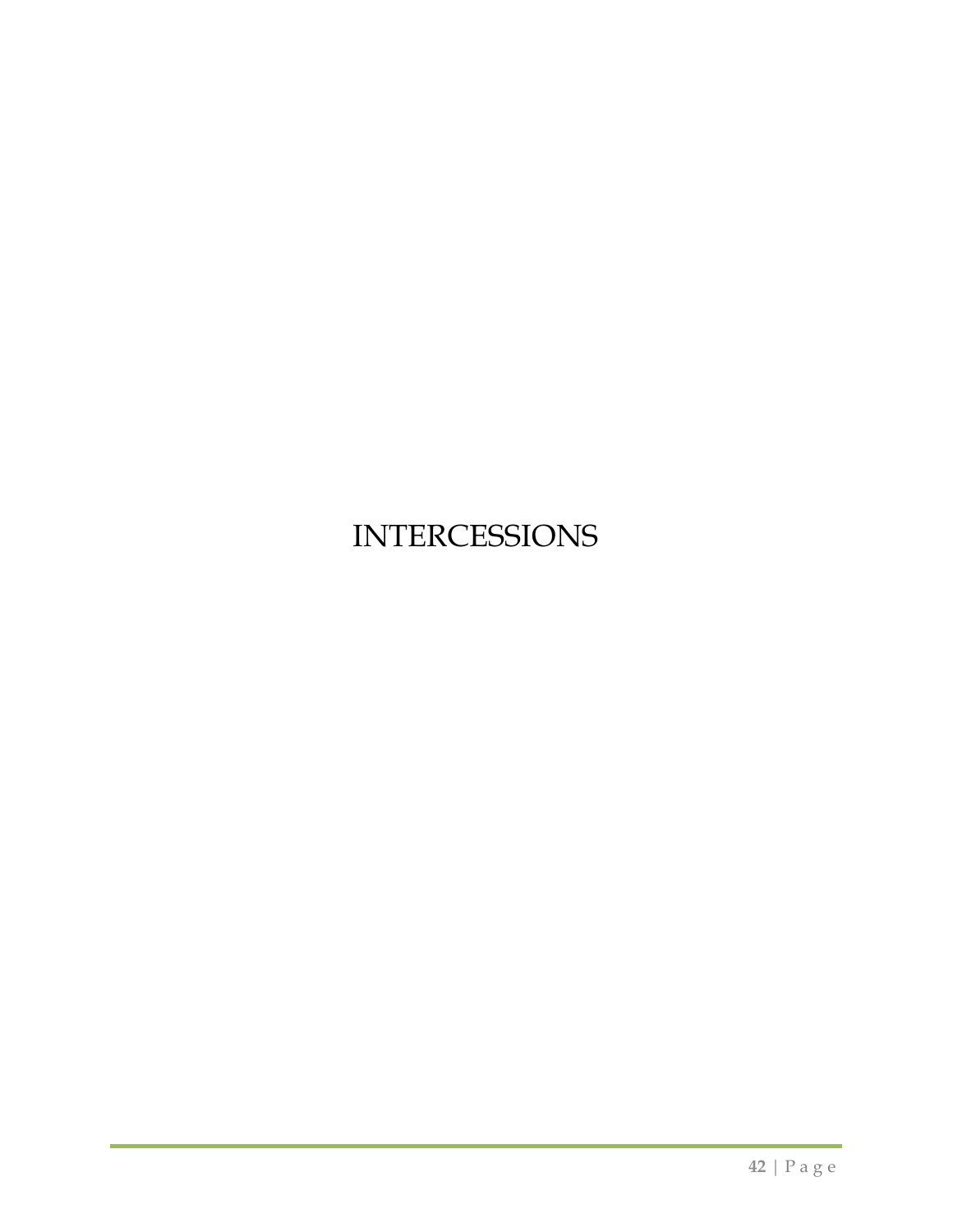#### **GENERAL INTERCESSIONS I**

#### Priest's Introduction

Dear brothers and sisters, as we call to mind the special gift of grace and charity by which God has been pleased to crown and consecrate the love of our sister Kristen and our brother Michael, let us commend them to the Lord.

#### **Intentions**

1. That these faithful Christians, Michael and Kristen, newly joined in Holy Matrimony, may always enjoy health and well-being, let us pray to the Lord.

R. Lord, hear our prayer.

- 2. That God will bless their covenant as he chose to sanctify marriage at Cana in Galilee, let us pray to the Lord. R.
- 3. That Michael and Kristen be granted perfect and fruitful love, peace and strength, and that they bear faithful witness to the name of Christian, let us pray to the Lord. R.
- 4. That the Christian people may grow in virtue day by day and that all who are burdened by any need may receive the help of grace from above, let us pray to the Lord. R.
- 5. That the grace of the Sacrament will be renewed by the Holy Spirit in all married persons here present, let us pray to the Lord. R.

#### Priest's Prayer

Graciously pour out upon this husband and wife, O Lord, the Spirit of your love, to make them one heart and one soul, so that nothing whatever may divide those you have joined and no harm come to those you have filled with your blessings.

Through Christ our Lord.